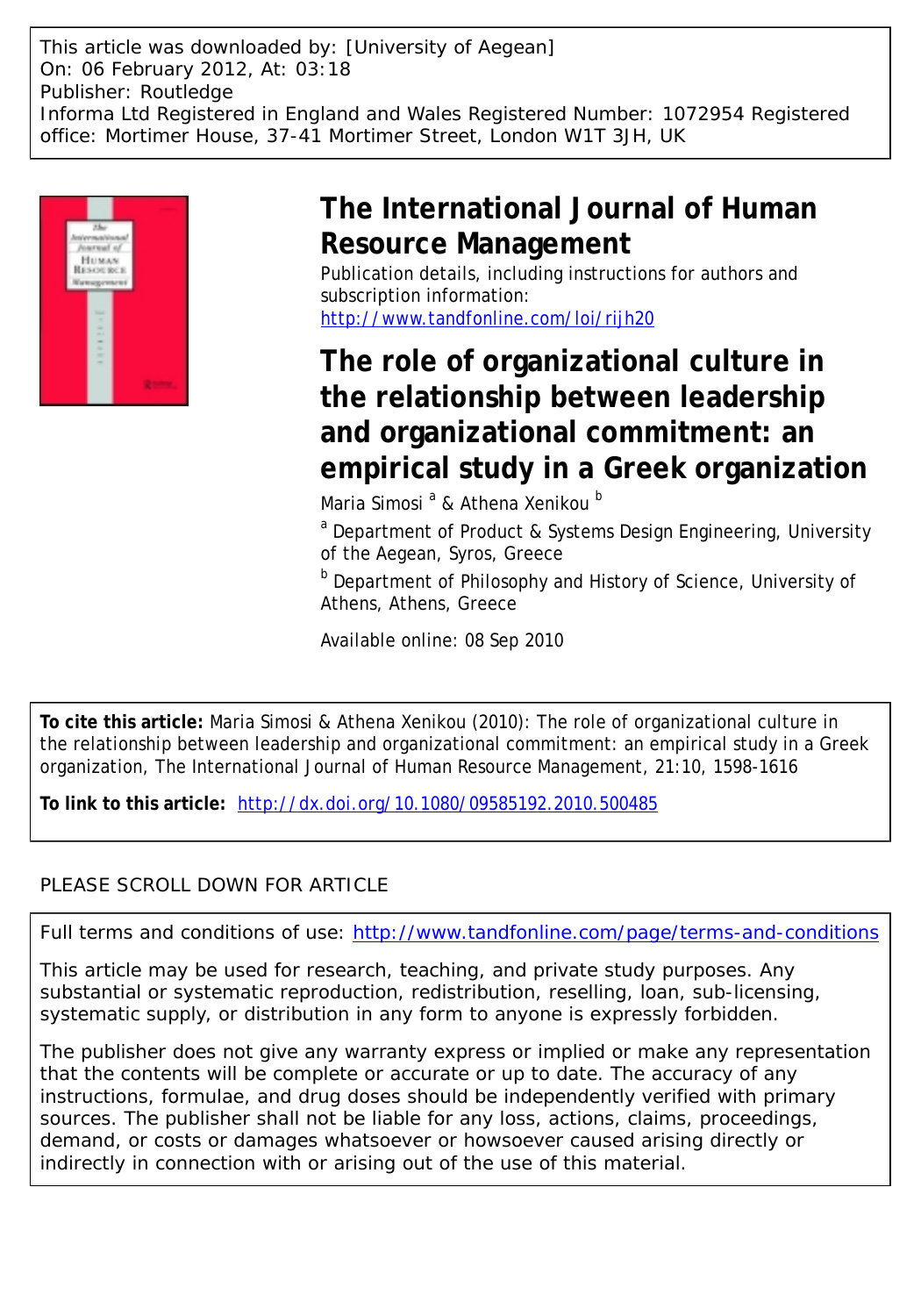## The role of organizational culture in the relationship between leadership and organizational commitment: an empirical study in a Greek organization

Maria Simosi<sup>a</sup>\* and Athena Xenikou<sup>b</sup>

<sup>a</sup>Department of Product & Systems Design Engineering, University of the Aegean, Syros, Greece;<br><sup>b</sup>Department of Philosophy and History of Science, University of Athans, Athans, Greece,  $^{b}$ Department of Philosophy and History of Science, University of Athens, Athens, Greece

The aim of this paper is to explore the nature of relationships between organizational culture and leadership behaviours in affecting employees' commitment to their work organization. Building on organizational commitment literature, this study used a survey methodology. Empirical evidence was obtained from 300 employees working in a large Greek service company. The analyses indicated that the culture orientations examined served as mediators in the relationship between leader behaviour and followers' affective and normative commitment to the organization. The findings also indicated that continuance commitment is a two-dimensional construct; the 'personal sacrifices' dimension was found to be related to organizational culture and transactional contingent reward. This research paper has key messages for practitioners contributing to the fields of commitment, organizational culture, leadership and human resource management.

Keywords: Greece; leadership; organizational commitment; organizational culture

#### Introduction

A review of extant studies in organization studies reveals that organizational commitment is a concept that has attracted considerable attention. The interest of researchers and practitioners in the construct of organizational commitment can be understood in relation to its links with desirable work outcomes as well as employees' overall quality of working life. Specifically, organizational commitment has consistently been shown to be related to performance effectiveness, a number of critical in-role behaviours as well as other constructive behaviours towards the organization (Mathieu and Zajac 1990; Meyer, Stanley, Herscovitch and Topolnytsky 2002; Hislop 2002). According to the employee– organization exchange perspective, which is posited on the act of reciprocation, organizational members provide certain 'inputs' to their work organization (e.g., skills, effort) and expect in return from the organization to use their skills and enable them to achieve their personal goals (Mottaz 1988). In this respect, equitable treatment of the employee by his/her organization (either in terms of social or economic exchange/reward) engenders employee's commitment.

There are different ways in which commitment has been operationally defined. According to Meyer and Allen (1991, p. 67), the various perspectives share the view that commitment is a psychological state which 'characterizes the employee's relationship with the organization and has implications for the decision to continue membership in the organization'. Meyer and Allen deviate from the single component conceptualization of

ISSN 0958-5192 print/ISSN 1466-4399 online  $© 2010 Taylor & Francis$ DOI: 10.1080/09585192.2010.500485 http://www.informaworld.com

<sup>\*</sup>Corresponding author. Email: m.simosi@aegean.gr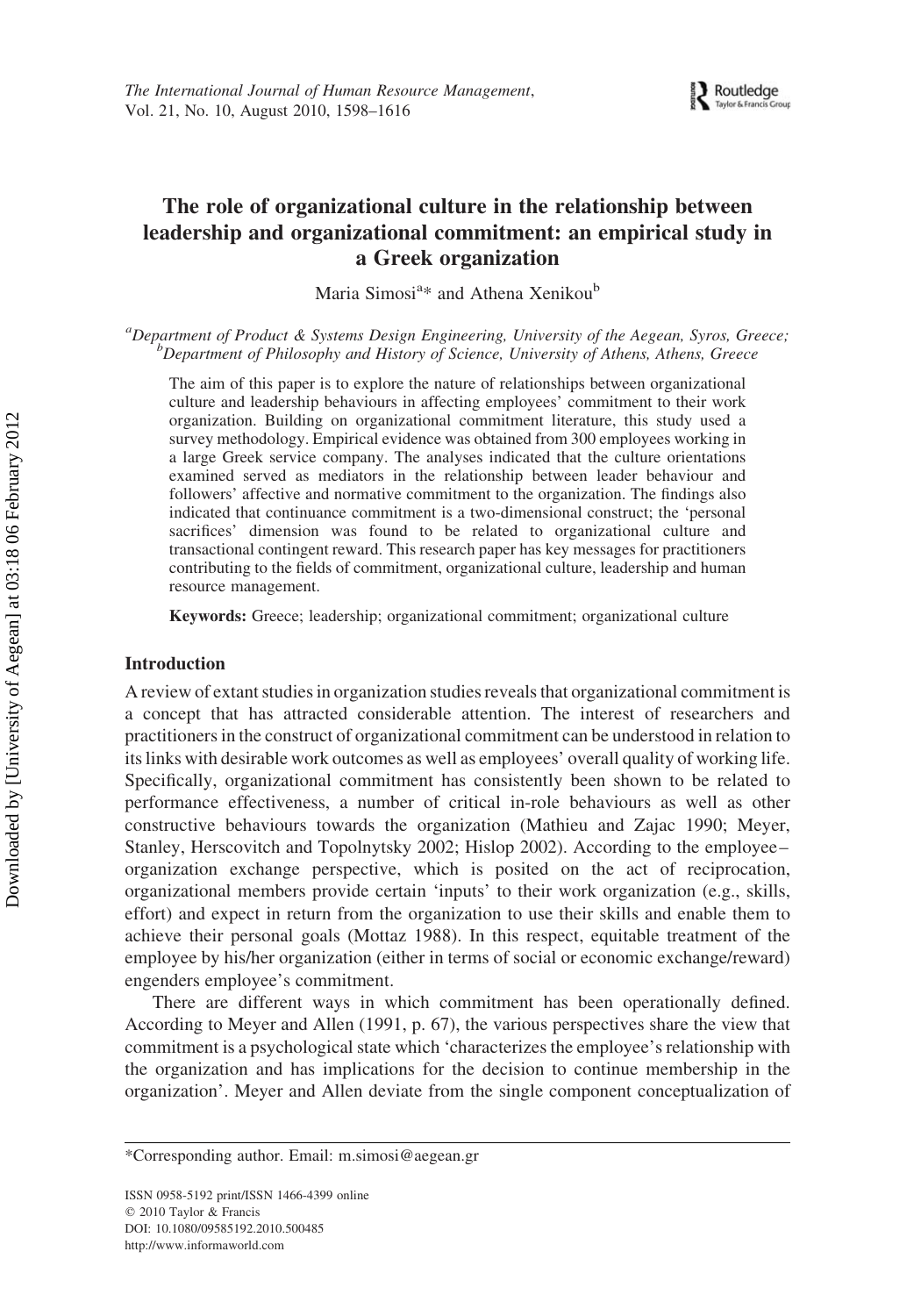commitment, and argue for the existence of three commitment components (Allen and Meyer 1990). Affective commitment refers to employees' emotional attachment to the organization ('reciprocation by desire'). Normative commitment refers to their feelings of obligation to remain with the organization ('reciprocation by obligation'). Continuance commitment is based on Becker's side-bet theory and denotes the perceived costs associated with leaving the organization; anything that increases employees' perceptions of costs (e.g., investments, giving up privileges) is regarded as antecedent of continuance commitment (Meyer, Allen and Smith 1993). Recent studies have suggested that the operationalization of continuance commitment deserves further research attention, proposing the existence of two subscales of continuance commitment (namely, low perceived alternatives and high personal sacrifice associated with leaving the organization) (e.g., Carson and Carson 2002).

Although there is extensive literature on the determinants of affective commitment, there have been relatively few empirical investigations examining the antecedents of normative and continuance commitment. Lately, normative commitment is gaining attention, as a result of the proliferation of cross-cultural research, since normative commitment has often been seen as being influenced by the individual's socialization experiences mainly prior to entry into the organization (e.g., Meyer and Allen 1997; Wasti 2003).

Even though culture has been considered to exert influence on employees' attitudes towards their work organizations, most research has focused on the effects of collectivisticindividualistic national cultures on organizational culture and, consequently, on organizational commitment. Even though the individualism/collectivism dichotomy has enjoyed great recognition, recent studies have questioned its plausibility (Walumbwa and Lawler 2003). Moreover, the latest meta-analytic study on organizational commitment (i.e., Meyer et al. 2002) indicated a relative neglect of the examination of the association between leadership behaviour (other than transformational leadership) and commitment.

The aim of the present study is to explore the underlying processes and mechanisms by which organizational leaders exert their influence on followers' commitment. Moreover, this study aims to extend existing research on organizational commitment, by conducting research outside a North American work context. Building on leadership literature (in particular Avolio, Bass and Jung's [1999] framework for transformational leadership and transactional contingent reward) as well as on organizational culture literature (Cooke and Rousseau's [1988] framework of constructive culture patterns), we argue for the mediating role of organizational culture to the relationship between leadership behaviour and followers' affective and normative commitment.

### Leadership and commitment

Leadership has been regarded as an important component in the commitment process. In general, leader behaviour (e.g., leader consideration, supportiveness, receptiveness of employees' needs, leader–member exchange) has been examined as an antecedent variable in regard to affective and normative commitment (Mathieu and Zajac 1990; Allen and Meyer 1990; Iverson and Buttigieg 1999; Lok, Westwood and Crawford 2005). One of the most empirically supported models of leadership is that of Avolio et al.'s (1999), which distinguishes between transactional and transformational leadership. While transactional leadership can be reasonably satisfying and effective, transformational leadership has been argued to add substantially to the impact of transactional leadership and, thus, predict performance and employees' satisfaction beyond what can be accounted for by the transactional scales ('augmentation hypothesis') (Bass 1985). As Bass (1985) postulates, leaders are capable of being both transformational and transactional. In this sense, both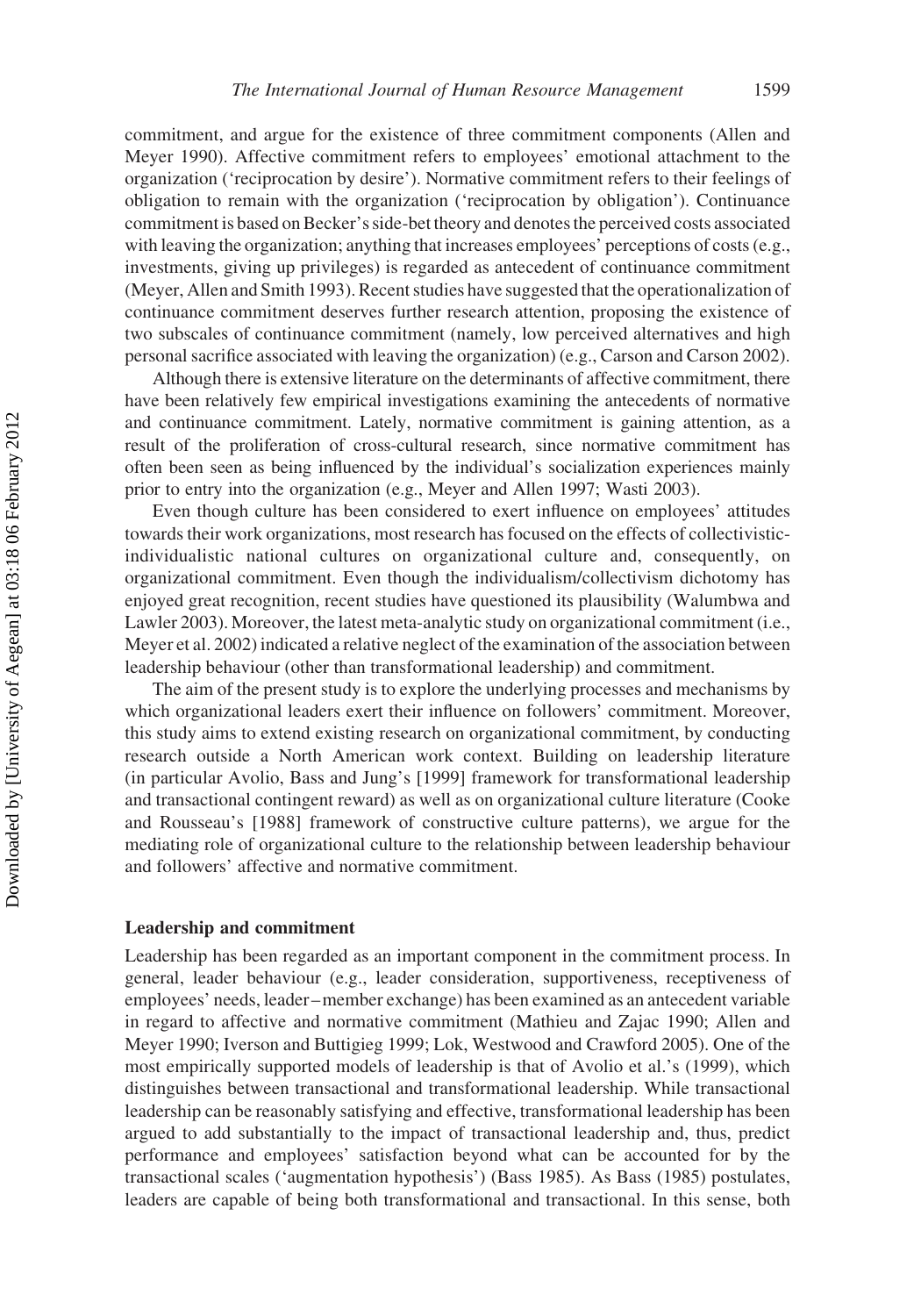styles are regarded as integrated by recognizing that both may be linked to the achievement of desired goals and objectives; their primary difference resides in the process by which the leader motivates subordinates and the types of goals set. Bass (1985) has depicted transactional leadership as being based on material/economic exchange and transformational leadership as being based on social exchange.

According to this model, transformational leadership consists of four components: charisma, inspirational motivation, intellectual stimulation and individualized consideration. Extant empirical studies have provided support  $-$  in terms of validation  $-$  for the components entailed in transformational leadership (e.g. Avolio et al. 1999). Through their charisma, transformational leaders engender respect and inspiration to their followers, while their relationship is based on personal understanding rather than on formal rules and organizational regulations (Bass 1985). Through inspirational motivation, they increase understanding of shared goals while they communicate to them high expectations regarding the organization's vision. Through intellectual stimulation leaders encourage creativity and change in the followers, while, through personalized consideration, the leaders are supportive to their followers' needs and aspirations, recognize their capabilities and thus build a sense of confidence in the followers; in doing so, they influence through 'selfengagement'. In general, transformational leaders emphasize intrinsic rewards, such as selfexpression and self-efficacy while they also pinpoint the importance of cooperation in performing collective tasks. In addition, they encourage followers to think creatively about their jobs and seek new ways in approaching problems as well as their duties (Bass 1985); as a consequence, followers gain a better understanding of what needs to be done so as effective functioning of the organization is ensured. Moreover, transformational leaders foster appreciation of group accomplishments building collective efficacy. Overall, through social exchange, these leaders are considered to motivate their followers to transcend their own self-interests for the sake of their work group; as a consequence, followers become more involved in their work and are, thus, more likely to experience increased levels of commitment to their organization.

While a relationship between transformational leadership and *affective* organizational commitment has been empirically established (e.g. Bycio, Hackett and Allen 1995; Bono and Judge 2003; Walumbwa, Wang, Lawler and Shi 2004; Wang and Walumbwa 2007), the relationship between transformational leadership and employees' normative commitment has only been theoretically supported; transformational leaders have been thought to experience a sense of moral obligation to the organization as an end value, which they promote to their followers (Kuhnert and Lewis 1987). Given the fact that normative commitment has been depicted as 'internalized normative pressures to act in a way which meets organizational goals and interests' (Wiener 1982, p. 421), we can speculate that transformational leaders, who inspire their followers to transcend their own self interests and align them with the interests of the organization induce high levels of normative commitment to employees.

On the other hand, the relationship between the transactional leader and his/her follower takes the form of 'economic exchanges' which are based on transactions. According to Konovsky and Pugh (1984), economic exchanges is of a short-term nature in the sense that they cater for followers' immediate self-interests as well as relying on transactional contracts which are short-term agreements typically characterized by the expectation of short-term fairness and the limited involvement of each party in the activities of the other (as opposed to relational contracts which involve exchange of socio-emotional elements and which are often long term). Subordinates' effort is exchanged for provisions of rewards; the latter may have the form of recognition from work accomplished, bonuses or merit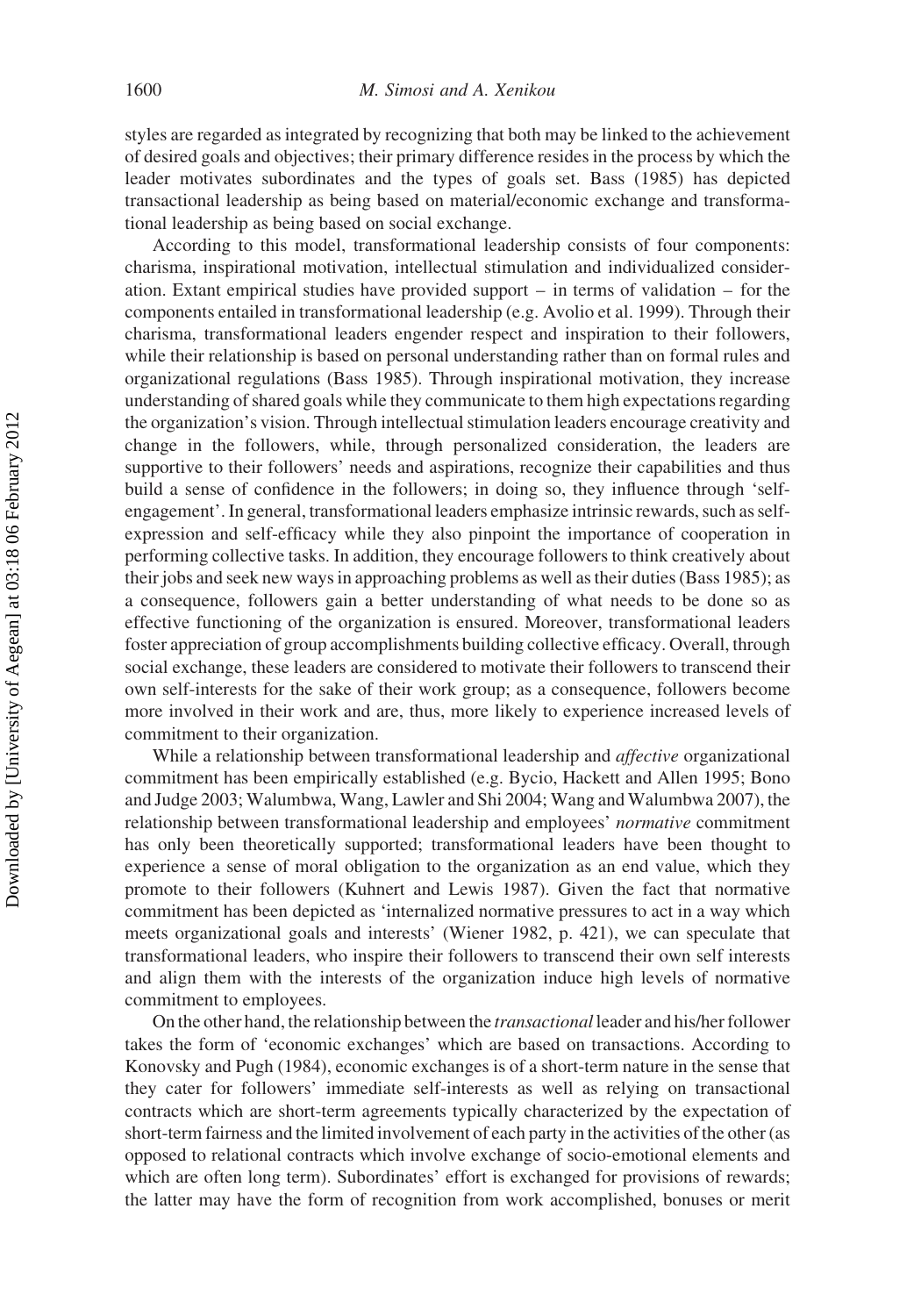increases. The transactional leader clarifies the role and task requirements for the subordinate as well as the performance criteria and the rewards that the latter can expect if s/he reaches the desired outcomes (Bass 1985); in this sense, transactional leadership is based on a series of 'unspoken' bargains between leaders and followers. Leader's response to the subordinates' immediate self-interests is exemplified mainly by contingent reward behaviour, according to which leaders assign a secure agreement on what needs to be done and what rewards followers can expect, should they fulfil this agreement. This sense of direction the leader provides to the subordinates can be seen as a source of motivation for them to do their job well and be committed to their work organization. Contingent reward is the most effective component of transactional leadership<sup>1</sup> (as compared to management-byexception which has a punitive character) in terms of achieving positive personal and organizational outcomes, such as satisfaction and performance (e.g., Bass and Avolio 1990; Bycio et al. 1995). To our knowledge, there is only one study (i.e., Bycio et al. 1995) which has examined the relationship between contingent reward (examined separately from the subscale: management-by-exception) and affective or normative commitment and found a positive association.

As far as the relationship between continuance commitment and leadership behaviour is concerned, there is only Meyer et al.'s (2002) study which suggested a significant negative relationship between transformational leadership and continuance commitment; while the existence of this relationship had not been theorized, such a relationship probably lies on the assumption that the inspirational aspects of transformational leadership do not enhance the less emotion (or obligation)-based facet of commitment (i.e., continuance commitment), which reflects the number of existing alternative employment options or accumulated benefits that would be lost by leaving. However, the present study postulates that continuance commitment needs to be approached not only as an estimation of perceived costs which are 'tangible' (e.g., financial benefits) but also as 'intangible' or 'affective' costs (e.g., supportive supervisors, considerate co-workers, good working environment); such conceptualization of continuance commitment appears to be consistent with recent empirical findings (e.g., Wasti 2003). Accordingly, we hypothesize that both transactional and transformational leadership behaviours are positively related to continuance commitment since task requirement's clarification and fair treatment by the supervisor (i.e., transactional leadership) as well as experienced support, respect and encouragement of creativity can be seen by the follower as an 'accumulated interest' which the latter may want to retain:

Hypothesis 1: Transformational leadership is positively related to employees' affective, normative and continuance commitment.

Hypothesis 2: Transactional contingent reward is positively related to employees' affective, continuance and normative commitment.

#### Organizational culture and commitment

In the organizational culture literature, a connection between culture and commitment has often been theoretically proposed. For instance, commitment has been defined as employees' acceptance of organizational goals (e.g., Porter, Steers, Mowday and Boulian 1974); the idea of employees' sharing values, goals and assumptions, as exemplified by the organizational culture concept, has been seen as indicative of their being committed to them (Virtanen 2000).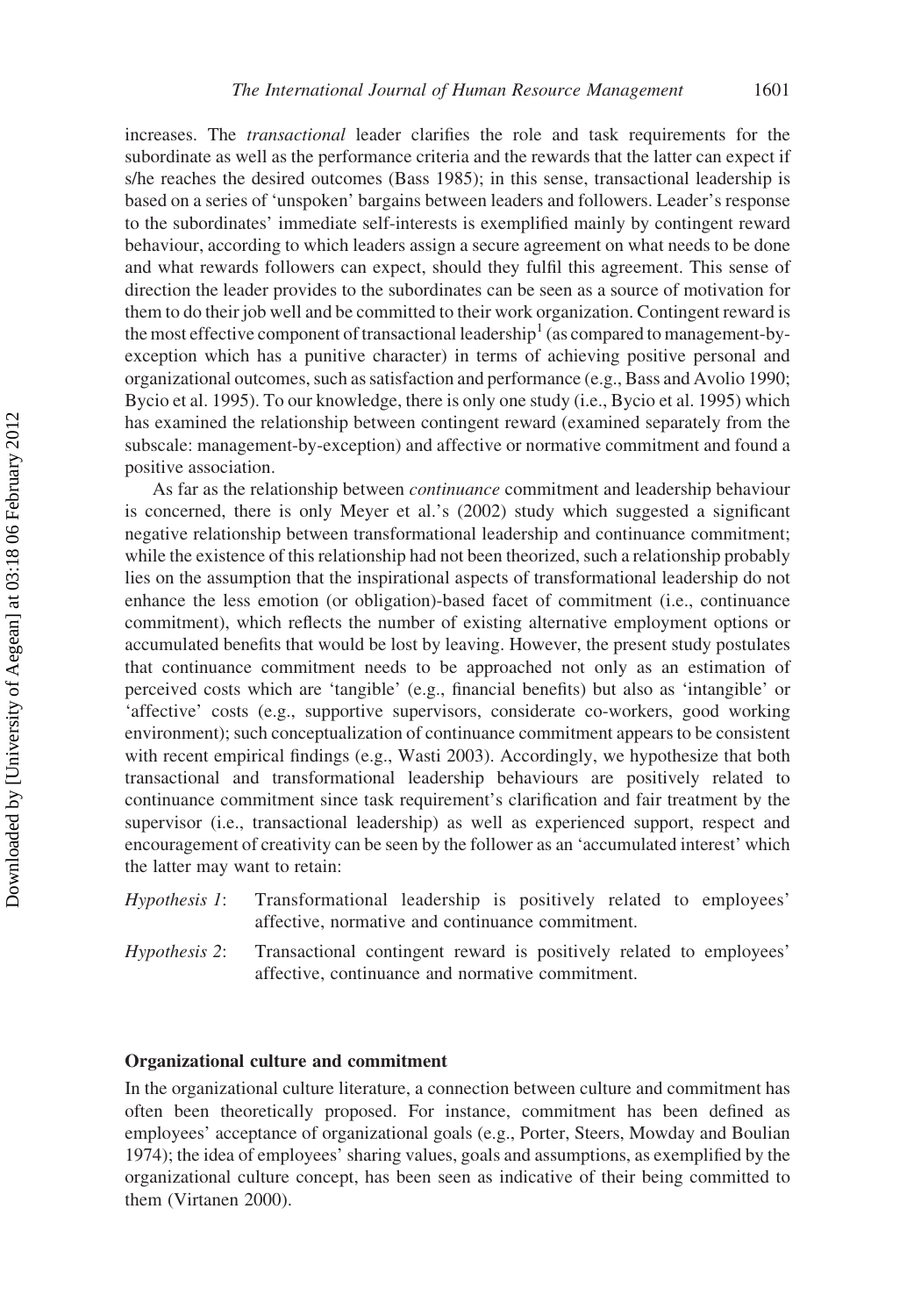There is a small number of empirical studies which have examined the relationship between organizational culture and commitment. Using a single-component conceptualization of commitment, two empirical studies have found an association between organizational commitment and culture strength and organizational culture norms (such as respect for people, team orientation, completion of work tasks) (McKinnon, Harrison, Chow and Wu 2003; Taylor, Levy, Boyacigiller and Beechler 2008). Using Hofstede's (1980) typology of cultural dimensions in American and Israeli samples, other studies revealed a link between culture and organizational commitment (Clugston, Howell and Dorfman 2000; Cohen 2007). Finally, other empirical studies have supported the existence of a link between constructive cultural orientations and two commitment components, affective and normative (e.g., Garr 1998; Rousseau 1990; Vandenberghe and Peiro 1999; Finegan 2000; Abbott, White and Charles 2005).

In their examination of various instruments of organizational culture, Xenikou and Furnham (1996) concluded that Cooke and Rousseau's (1988) measure of organizational culture is the most valid and reliable one. According to Cooke and Rousseau's (1988) conceptualization of organizational culture, we can distinguish between constructive and destructive culture orientations. Organizations with constructive cultures have group norms that promote achievement, participation in decision-making, teamwork, social support, constructive interpersonal relations, and self-actualization. In these organizations, employees are encouraged to interact with fellow-workers and approach tasks in ways that will help them meet their higher-order satisfaction needs. In line with Cooke and Rousseau's model, there are four constructive cultural patterns. Humanistic organizations operate in a person-oriented way and organizational members are expected to be supportive to each other and help each other to grow. The humanistic orientation involves employee participation in decision-making and expects its members to be open to influence in their dealings with one another; in humanistic organizations, emphasis is put on teamwork, employees' self-actualization and empowerment, while organizational performance is achieved through active involvement and growth of organizational members. In organizations which are characterized by affiliative culture patterns, priority is given to cooperation and the development of constructive interpersonal relationships; as a consequence, members are expected to deal with each other in a friendly way and express concern for the satisfaction of their work group. An organization with an affiliative orientation encourages members to be open with each other and demonstrate human relations skills, while enhancing organizational performance through the promotion of good cooperation and team loyalty. In organizations which embody an achievement culture orientation, priority is put on the pursuit of a standard of excellence and members are expected to set and accomplish their own goals. Finally, organizations which espouse a self-actualization orientation are characterized by creativity as well as an emphasis on both task accomplishment and individual growth at the same time. Employees are motivated to gain enjoyment from their work and develop themselves, while thinking in unique and independent ways. These four orientations are associated with each other and they all form a higher-order factor, namely the constructive cultural orientation which encourages organizational members to interact with each other and approach their job in ways that will enable them to meet their higher-order satisfaction needs (Cooke and Rousseau 1988).

Since a person's sense of self-worth is enhanced through his/her membership in social entities in which s/he enjoys his/her membership (Ellemers, Kortekaas and Ouwerkerk 1999), it seems reasonable to suggest that an employee shows commitment to his/her work organization (a construct which is similar to organizational identification) when this organization embraces 'positive' group norms, such as social support, teamwork, self-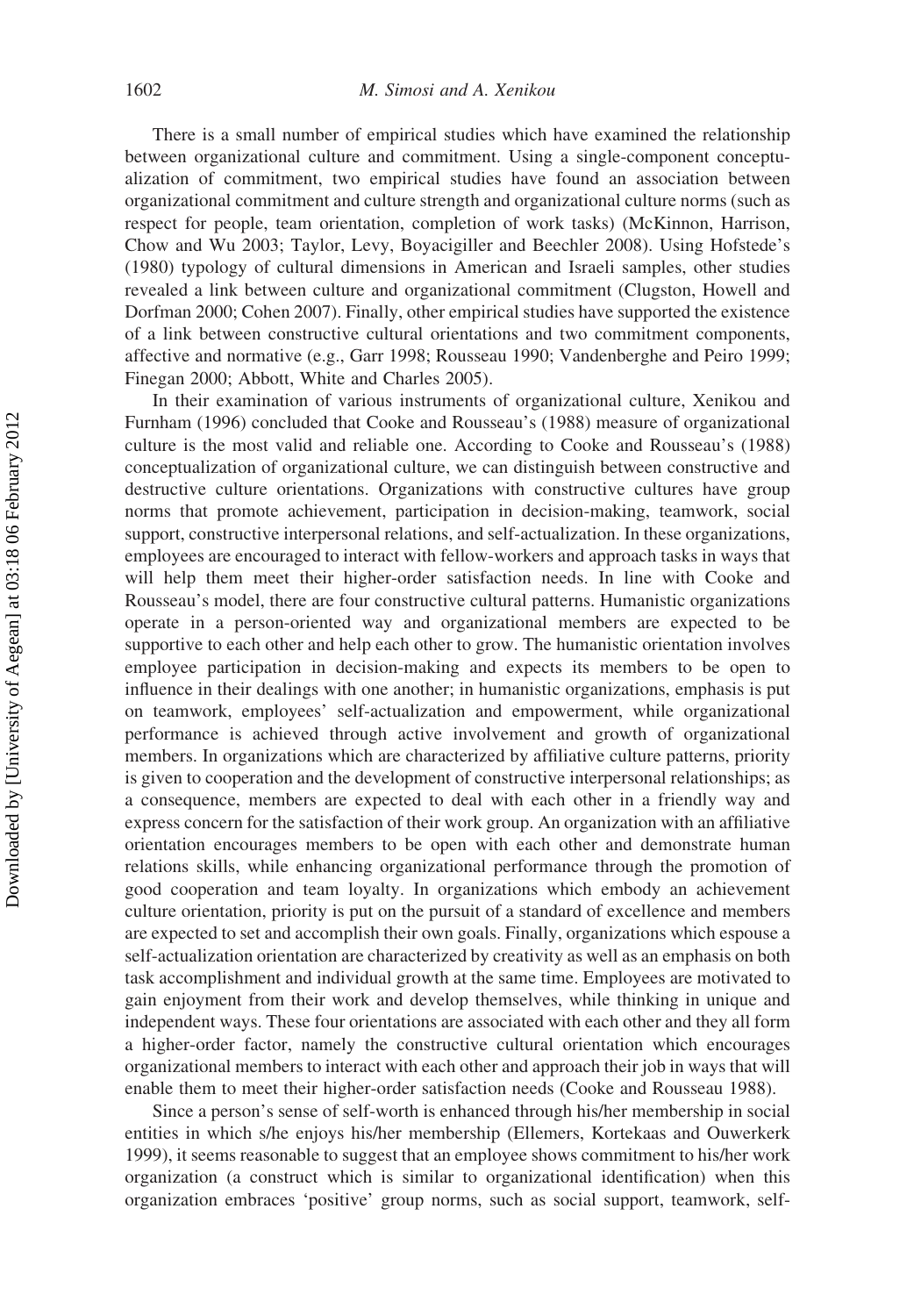actualization and goal achievement. In other words, job satisfying organizations, which are perceived as having 'constructive' cultural orientations are more likely to induce high emotional and normative ties to their employees. These shared assumptions place emphasis on members' feelings of power, autonomy, self-determination and affiliation, and can be seen as associated with human basic needs. Since organizational socialization (during which internalization of organizational values takes place) has been theorized to act as an antecedent to normative commitment (Meyer and Allen 1997), there seems to be a link between organizational values and normative commitment. In the case of continuance commitment, it also seems reasonable to suggest that employees who attribute to their organization a constructive orientation are also likely to perceive that the risks of leaving the organization are high (i.e., high continuance commitment).

Hypotheseis 3: Constructive organizational culture orientations (namely: humanistic, affiliative, achievement and self-actualizing cultures) are positively associated with all three components of organizational commitment.

## Organizational culture as a mediator between leadership and commitment to the organization

In as early as 1957, Selznick argued that since leadership is embedded in the organization, leadership theory is dependent on organization theory (Selznick 1957). There is a longstanding debate regarding which comes first, leadership or organizational culture. Nowadays, it is generally accepted that an organization's culture develops, to a great extent, from its leadership while, at the same time, organizational culture has also an impact on the development of its leadership (Bass and Avolio 1993; Schein 1992). Sarros, Gray and Desten's (2002) empirical study of Australian executives regarding the relationship between leadership and organizational culture, indicated that transformational leadership and transactional contingent reward were more salient predictors of culture than culture was of leadership.

According to Schein's theoretical framework, leaders determine the type of culture in organizations by shaping as well as maintaining culture. A constant interplay between organizational culture and leadership has both been theorized and empirically supported (e.g., Bass and Avolio 1993; Xenikou and Simosi 2006). According to Bass and Avolio (1993), leaders create mechanisms either for cultural development and change or for reinforcement of existing norms, expectations and behavioural patterns. This is suggestive of the fact that different leadership patterns affect differently the way that followers perceive their organization's cultural orientations. To our knowledge, the only study having examined the form of interaction between leadership, organizational culture and commitment is Lok et al.'s (2005), which found the mediating role of both innovative and supportive subcultures to the influence of consideration leadership (i.e., attentive to followers' needs and to maintenance of relationships) on employees' commitment.

In the context of the present study, it is argued that transformational leaders, through the inspiration, creativity, the sense of confidence and the high expectations they engender to their followers regarding the organization's vision, promulgate 'positive' group norms, such as social support, teamwork, self-actualization and goal achievement; as a consequence, followers are more likely to experience increased levels of commitment to their organization. In the meantime, it is argued that transactional leaders, through the sense of direction (i.e., clarification of role and task requirements) as well as security and justice they provide to their followers (i.e., fulfilment of 'effort-reward' agreement),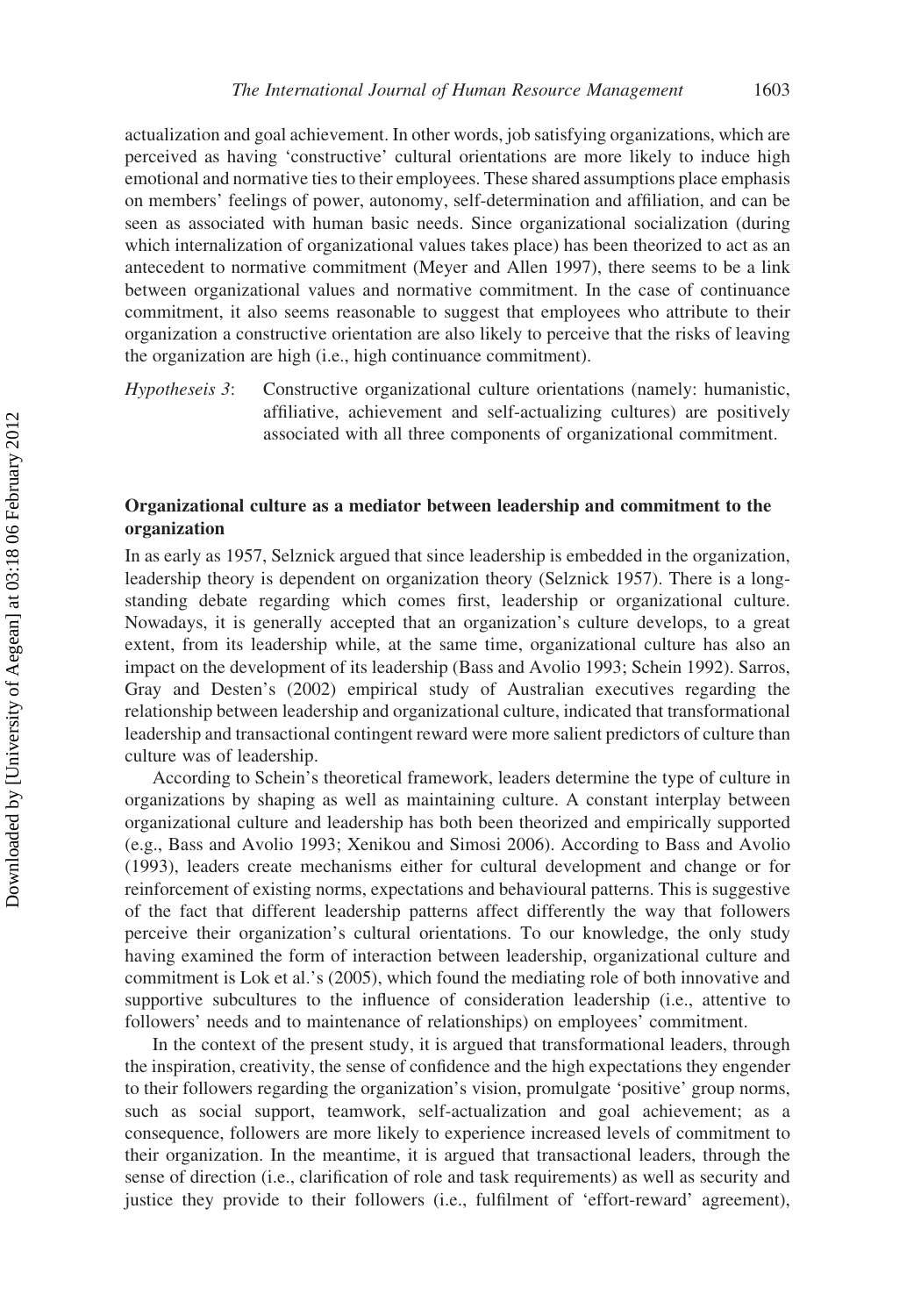enable the latter to achieve their personal goals; in this sense, transactional leaders are likely to promulgate achievement cultural orientations, by providing motivation to employees to do their job well and be committed to the organization. Moreover, through their focus on existing policies and regulations, transactional leaders do not develop or enhance followers' creativity or empowerment and thus are not expected to promulgate self-actualizing norms. Finally, due to the concentration on 'economic exchanges' and neglect of 'social exchanges', transactional leaders are not expected to proclaim humanistic or affiliative cultural norms:

- Hypothesis 4: Humanistic, affiliative, achievement and self-actualizing culture orientations serve as mediators between transformational leadership and all three forms of organizational commitment.
- Hypothesis 5: Achievement culture orientation serves as mediator between transactional contingent reward and all three forms of organizational commitment.

### Method

#### **Participants**

For the purpose of the present study, questionnaires were distributed to 415 employees working in 32 business units of a Greek service organization. Three-hundred employees returned the questionnaires (response rate of 72%). Their ages ranged from 20 to over 50 years old. Fifty-five per cent were female and 45% were male. In regard to their position in the organizational hierarchy, 55% did not hold a management position, 45% were managers. Regarding length of service, 76% were working for more than four years, while 24% of the sample had been working for the organization between six months and four years; no employees worked for the organization for less than six months since the particular organization used to recruit new hires after a nation-wide competition and no such competition had taken place in the six months prior to the present study. The percentage of employees who did not respond to the survey did not differ in terms of gender, age, length of service in the company or hierarchical position.

#### Procedure

The questionnaires were distributed and collected using inter-office mail. A return envelope was provided to ensure that respondents could not be identified. Included in each questionnaire was a cover letter explaining the importance of research as well as the confidentiality and anonymity of the responses. In an attempt to minimize response bias, the order in which the scales included in this study were completed was counterbalanced. The questionnaires constituted Greek translations of the measures used. In order to enhance reliability, the method of translation and back-translation was used.

#### Measures

Affective, continuance and normative commitment were assessed using Meyer, Allen and Smith's (1993) scale, which includes six items for affective, seven for continuance and six for normative commitment. Scale anchors ranged from 1 (strongly disagree) to 7 (strongly agree). We conducted a factor analysis (using oblique rotation) for all subscales of organizational commitment and excluded all items with loadings less than .40; oblique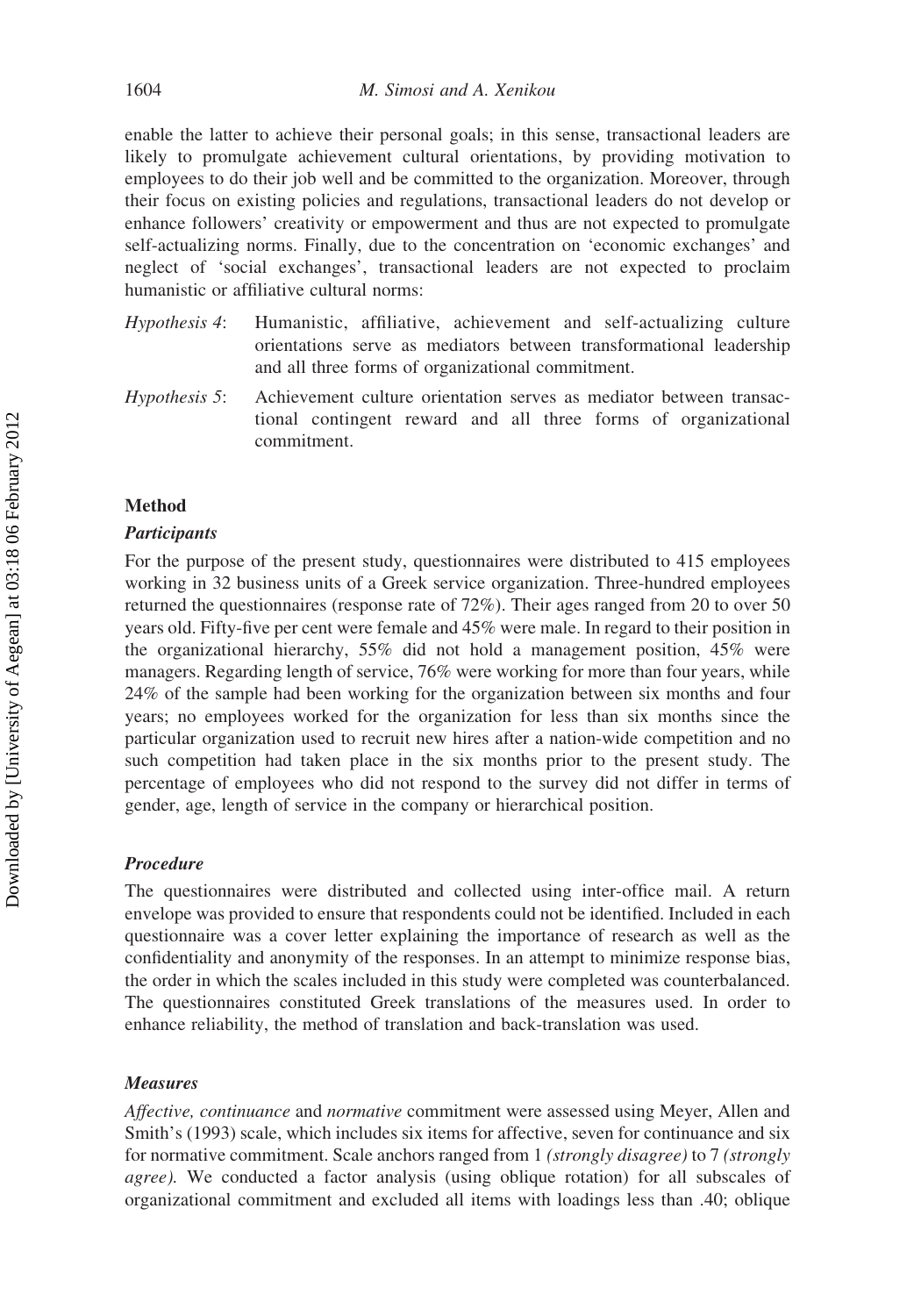rotation method was used since the constructs examined have been both theorized and empirically found to be correlated, (even though distinguishable components of commitment) (Meyer et al. 2002), as it is often the case in attitudinal constructs. The analysis indicated the existence of two factors for continuance commitment: personal sacrifices and perceived alternatives. In Table 1, we present the factor analysis for continuance commitment. We also excluded a continuance commitment item which demonstrated high loading on the other factor than the one for which it was conceptually developed (CC6 in Table 1). Thus, the Cronbach alpha estimates and all statistics were calculated on the basis of the remaining items: six for affective commitment ( $\alpha = .85$ ); 4 for normative commitment ( $\alpha = .80$ ); three for personal sacrifice ( $\alpha = .74$ ); two for perceived alternatives ( $\alpha = .71$ ).

Transformational leadership and contingent reward behaviour were assessed with the Multifactor Leadership Questionnaire (Form 5X) (MLQ; Avolio et al. 1999). Participants were asked to describe their immediate supervisor's leadership on 24 items using a fivepoint Likert scale (5 = almost all the time;  $1 = not$  at all). The subscale of contingent reward contained four items, whilst transformational leadership was measured with three transformational scales: charisma/inspirational (12 items), intellectual stimulation (four items), and individual consideration (four items). The Cronbach estimates were .91 for charisma, .90 for intellectual stimulation, .91 for individualized consideration, and .88 for contingent reward. In this study, we made no distinction among these four dimensions, since they have consistently been found to be highly correlated and constitute the higherorder construct of transformational leadership (Avolio et al. 1999).

|  | Table 1. Factor solution for continuance ommitment. |
|--|-----------------------------------------------------|
|  |                                                     |

| Factor 1<br>Personal sacrifices | Factor 2<br>Perceived alternatives |
|---------------------------------|------------------------------------|
| .79                             | .27                                |
|                                 |                                    |
|                                 |                                    |
| .84                             | .37                                |
|                                 |                                    |
|                                 |                                    |
| .78                             | .19                                |
|                                 |                                    |
|                                 |                                    |
| .30                             | .83                                |
|                                 |                                    |
| .00                             | .83                                |
|                                 |                                    |
|                                 |                                    |
| .36                             | .69                                |
|                                 |                                    |
|                                 |                                    |
|                                 |                                    |
|                                 |                                    |
| .26                             | .31                                |
|                                 |                                    |
| 2.6                             | 1.3                                |
| 37.87                           | 19.15                              |
|                                 |                                    |

Note: Rotation method: Varimax with Kaiser normalization.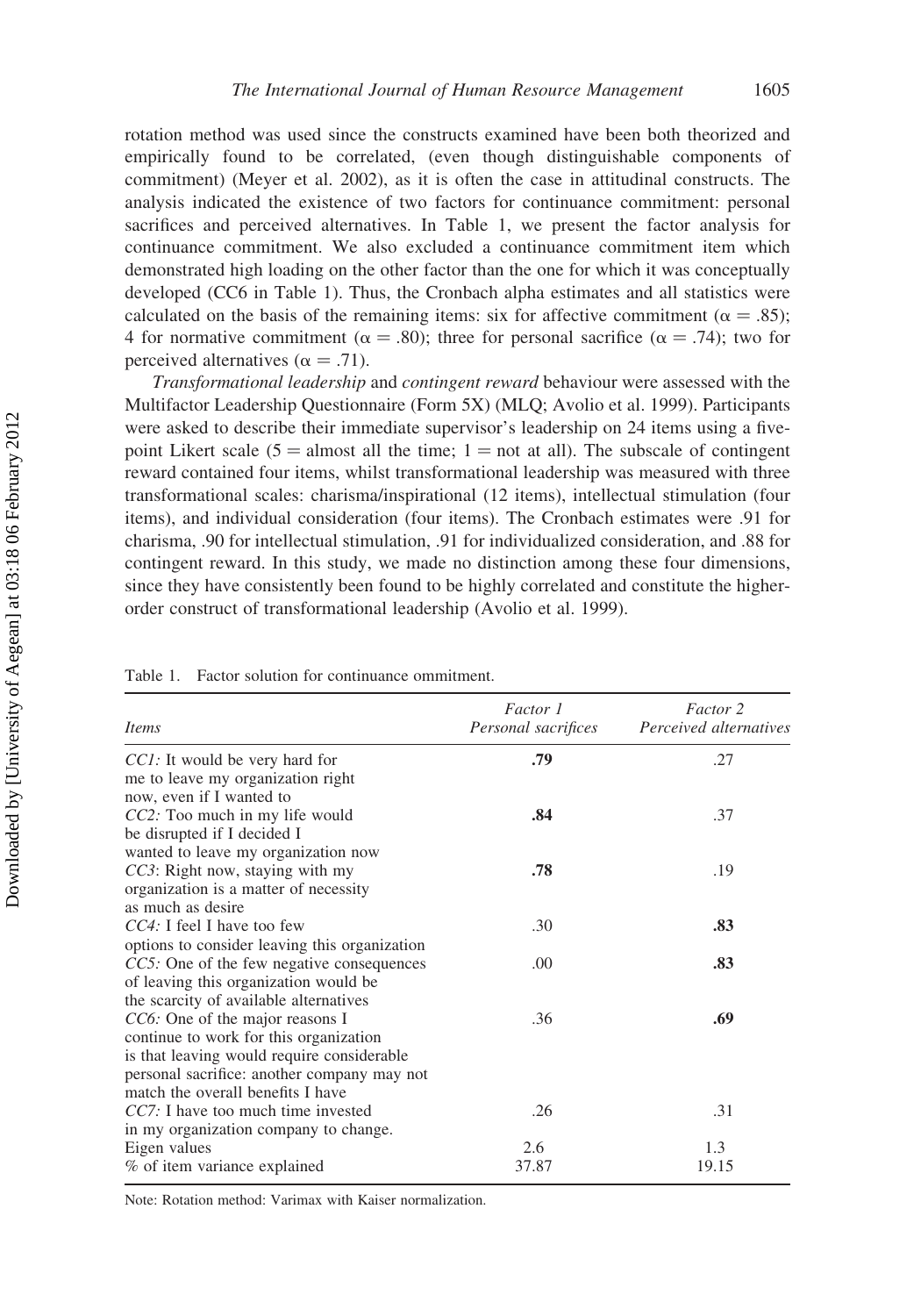| Variables                                      | M     | <i>SD</i> | Alpha |
|------------------------------------------------|-------|-----------|-------|
| Affective Commitment                           | 33.10 | 7.63      | .85   |
| Normative Commitment                           | 16.16 | 6.27      | .80   |
| Continuance Commitment: personal sacrifice     | 16.48 | 4.27      | .74   |
| Continuance Commitment: perceived alternatives | 9.17  | 3.58      | .71   |
| Transformational Leadership                    | 68.54 | 16.59     | .94   |
| Contingent Reward                              | 13.18 | 4.21      | .88   |
| Humanistic Culture                             | 28.69 | 8.22      | .93   |
| <b>Affiliative Culture</b>                     | 32.10 | 8.62      | .94   |
| Achievement Culture                            | 29.56 | 6.72      | .87   |
| Self-actualizing Culture                       | 29.97 | 6.29      | .85   |

Table 2. Means, standard deviations and Cronbach's alpha coefficients of the variables.

Note:  $N = 300$ .

The four constructive culture orientations, namely humanistic, affiliative, achievement and self-actualization, were measured by using four subscales of the Organizational Culture Inventory<sup>2</sup> (OCI) which was developed by Cooke and Lafferty (1989). Each orientation was measured with 10 items. Each rating was made on a scale from  $(1)$  'not at all' to  $(5)$  'to a very great extent'. Co-efficient alpha for the present study was .93 for the scale measuring humanistic orientation, .94 for affiliative orientation, .87 for achievement orientation and .85 for self-actualizing orientation. The OCI has been shown to be a reliable and valid measure of organizational culture (Cooke and Rousseau 1988; Cooke and Szumal 1993; Xenikou and Furnham 1996).

#### Analysis and results

Descriptive statistics, Cronbach's alphas, and correlations among all relevant variables are presented in Tables 2 and 3. The coefficients of internal reliability reached acceptable levels for all the variables included in the present analyses. Correlations between the variables examined were also calculated.

In order to account for the possibility of existence of multicollinearity, two steps were taken. First, all variables were centred before calculating the regression statistics (Aiken and West 1991). Second, a Harman's one-factor test was performed (Harman 1967; Podsakoff and Organ 1986), according to which all the variables were entered into a principal components factor analysis with varimax rotation. According to the results of our analysis, neither a single factor emerged from the factor analysis nor one general factor accounted for most of the variance, thus suggesting that common method variance was not deemed present.

Originally, we attempted to rule out any possible effect of employees' tenure on organizational commitment, since tenure has been considered to be a good proxy measure for 'side-bets' and the accumulation of investments (i.e., continuance commitment) (see Meyer et al. 2002). Our findings indicated that this is not the case, since its correlation with continuance commitment was weak ( $r = .13$   $p < .05$ ) and lower in magnitude to that of affective commitment ( $r = .26$ ,  $p < .01$ ).

Transformational leadership and transactional contingent reward were found to be significantly and positively correlated with affective (.15,  $p < .05$  and .25,  $p < .001$ ) respectively) and normative commitment (.20,  $p < .01$  and .30,  $p < .001$  respectively), while the only relationship found between leadership behaviour patterns and continuance commitment was that between transactional contingent reward behaviour and the subscale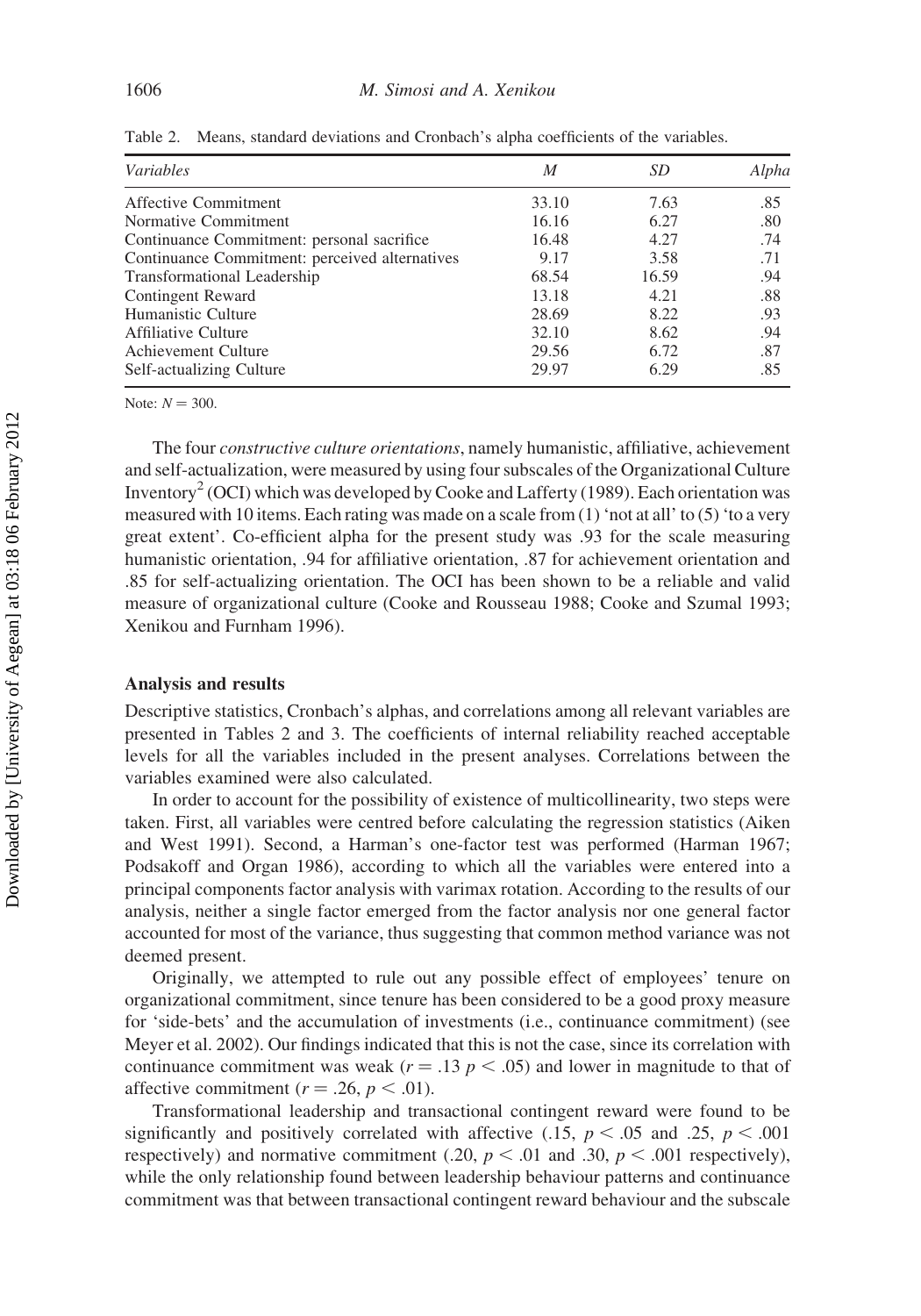| Variables                                                |          | $\widetilde{c}$                                   | (3)                                                 | $\left( 4\right)$                                                                                                                                                                                                                                                                                                                                                         | (5)                               | $\odot$                         | $\tilde{C}$              | $\binom{8}{5}$   | $\widetilde{\Theta}$ | $\sum$ |
|----------------------------------------------------------|----------|---------------------------------------------------|-----------------------------------------------------|---------------------------------------------------------------------------------------------------------------------------------------------------------------------------------------------------------------------------------------------------------------------------------------------------------------------------------------------------------------------------|-----------------------------------|---------------------------------|--------------------------|------------------|----------------------|--------|
| Ğ,<br>Affective Commitment (1) Normativ                  |          |                                                   |                                                     |                                                                                                                                                                                                                                                                                                                                                                           |                                   |                                 |                          |                  |                      |        |
| utmeni<br>Commitment (2) Continuance comm                |          |                                                   |                                                     |                                                                                                                                                                                                                                                                                                                                                                           |                                   |                                 |                          |                  |                      |        |
| Personal sacrifice (3) Continuance                       | $-49***$ | -<br>40***                                        | $\overline{\phantom{a}}$                            |                                                                                                                                                                                                                                                                                                                                                                           |                                   |                                 |                          |                  |                      |        |
| commitment:                                              |          |                                                   |                                                     |                                                                                                                                                                                                                                                                                                                                                                           |                                   |                                 |                          |                  |                      |        |
| Perceived alternatives (4)                               |          |                                                   |                                                     |                                                                                                                                                                                                                                                                                                                                                                           |                                   |                                 |                          |                  |                      |        |
| Transformational Leadership (5)                          |          | +<br>20*********<br>30*********<br>328*****<br>25 | $26***$<br>$35***$<br>$35***$<br>$35***$<br>$10***$ | $+ + +$<br>$+ +$<br>$+ +$<br>$+ +$<br>$+ +$<br>$+ +$<br>$+ +$<br>$+ +$<br>$+ +$<br>$+ +$<br>$+ +$<br>$+ +$<br>$+ +$<br>$+ +$<br>$+ +$<br>$+ +$<br>$+ +$<br>$+ +$<br>$+ +$<br>$+ +$<br>$- +$<br>$- +$<br>$- +$<br>$- +$<br>$- +$<br>$- +$<br>$- +$<br>$- +$<br>$- +$<br>$- +$<br>$- +$<br>$- +$<br>$- +$<br><br>$- +$<br><br>$- +$<br><br><br><br><br><br><br><br><br><br> |                                   |                                 |                          |                  |                      |        |
| Contingent Reward (6)                                    |          |                                                   |                                                     |                                                                                                                                                                                                                                                                                                                                                                           |                                   |                                 |                          |                  |                      |        |
| Humanistic Culture (7)                                   |          |                                                   |                                                     |                                                                                                                                                                                                                                                                                                                                                                           |                                   |                                 |                          |                  |                      |        |
| Affiliative Culture (8)                                  |          |                                                   |                                                     |                                                                                                                                                                                                                                                                                                                                                                           |                                   |                                 |                          |                  |                      |        |
| Achievement Culture (9)                                  |          |                                                   |                                                     |                                                                                                                                                                                                                                                                                                                                                                           | *********<br>*********<br>8000000 | - ****<br>552****<br>525<br>525 | ****<br>****88<br>82**** | ****8L<br>****LL |                      |        |
| Self-actualizing Culture (10)                            |          |                                                   |                                                     |                                                                                                                                                                                                                                                                                                                                                                           |                                   |                                 |                          |                  | 79∗∗∗                |        |
| Notes: $N = 300; *p \le .05; * p \le .01; * * p \le .00$ |          |                                                   |                                                     |                                                                                                                                                                                                                                                                                                                                                                           |                                   |                                 |                          |                  |                      |        |

Table 3. Correlation coefficients of the variables.

Table 3.

Correlation coefficients of the variables.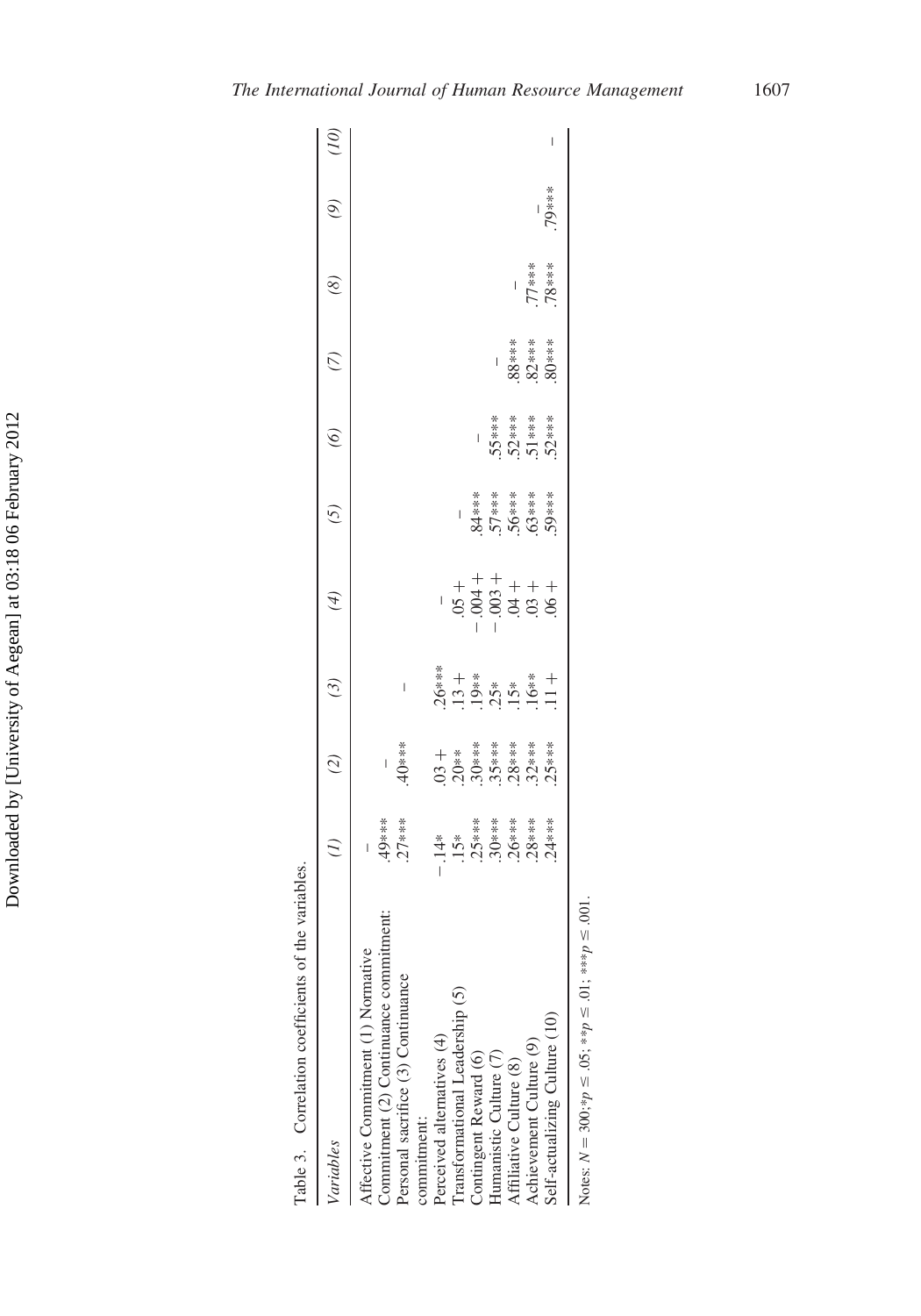of personal sacrifice (.19,  $p < .01$ ). The analysis also indicated that the constructive culture patterns were significantly and positively associated to both affective and normative commitment, while low correlations were observed between culture patterns (except selfactualization) and the subscale of personal sacrifice. Finally, both leadership behavioural patterns were found to be positively associated with all four constructive cultural orientations. These findings support Hypothesis 3 and partly Hypotheses 1 and 2.

A series of hierarchical regression analyses were conducted to examine the effects of leadership and culture on affective and normative commitment (see Tables 4 and 5). Hypothesis 4 predicted that the four cultural patterns mediate the relationship between transformational leadership and organizational commitment, while Hypothesis 5 predicted that only achievement cultural orientation mediates the relationship between transactional contingent reward and organizational commitment.

|                                                  | Affective<br>commit-<br>ment | Normative<br>commit-<br>ment | Humanistic Affiliative ment<br>culture | culture  | Achieve-<br>culture | Self-<br>actualizing<br>culture |
|--------------------------------------------------|------------------------------|------------------------------|----------------------------------------|----------|---------------------|---------------------------------|
| <b>Models and variables</b><br><b>Model 1</b>    |                              |                              |                                        |          |                     |                                 |
| Transformational<br>leadership                   | $.15*$                       | $.20**$                      |                                        |          |                     |                                 |
| $R^2$                                            | .02                          | .04                          |                                        |          |                     |                                 |
| <b>Model 2</b><br>Transformational<br>leadership |                              |                              | $.57***$                               | $.56***$ | $.63***$            | $59***$                         |
| <b>Model 3</b>                                   |                              |                              |                                        |          |                     |                                 |
| Humanistic<br>culture orientation                | $.29**$                      | $.31***$                     |                                        |          |                     |                                 |
| Transformational<br>leadership                   | $-.02$                       | .04                          |                                        |          |                     |                                 |
| $R^2$                                            | .08                          | .11                          |                                        |          |                     |                                 |
| $\Delta R^2$                                     | $.06**$                      | $.01**$                      |                                        |          |                     |                                 |
| Affiliative culture<br>orientation               | $.24**$                      | $.28**$                      |                                        |          |                     |                                 |
| Transformational<br>leadership                   | .01                          | .05                          |                                        |          |                     |                                 |
| $R^2$                                            | .06                          | .09                          |                                        |          |                     |                                 |
| $\Delta R^2$                                     | $.04**$                      | $.01**$                      |                                        |          |                     |                                 |
| Achievement<br>culture orientation               | $.31***$                     | $.40***$                     |                                        |          |                     |                                 |
| Transformational<br>leadership                   | $-.06$                       | $-.05$                       |                                        |          |                     |                                 |
| $R^2$                                            | .08                          | .14                          |                                        |          |                     |                                 |
| $\Delta R^2$                                     | $.06**$                      | $.02**$                      |                                        |          |                     |                                 |
| Self-actualizing<br>culture orientation          | $.23*$                       | $.24**$                      |                                        |          |                     |                                 |
| Transformational<br>leadership                   | .003                         | .07                          |                                        |          |                     |                                 |
| $R^2$                                            | .05                          | .08                          |                                        |          |                     |                                 |
| $\Delta R^2$                                     | $.03**$                      | $.03**$                      |                                        |          |                     |                                 |

Table 4. Results of regression analyses for transformational leadership and culture orientations on affective and normative commitment.

Notes: \*p < .05; \*\*p < .01; \*\*\*p < .001.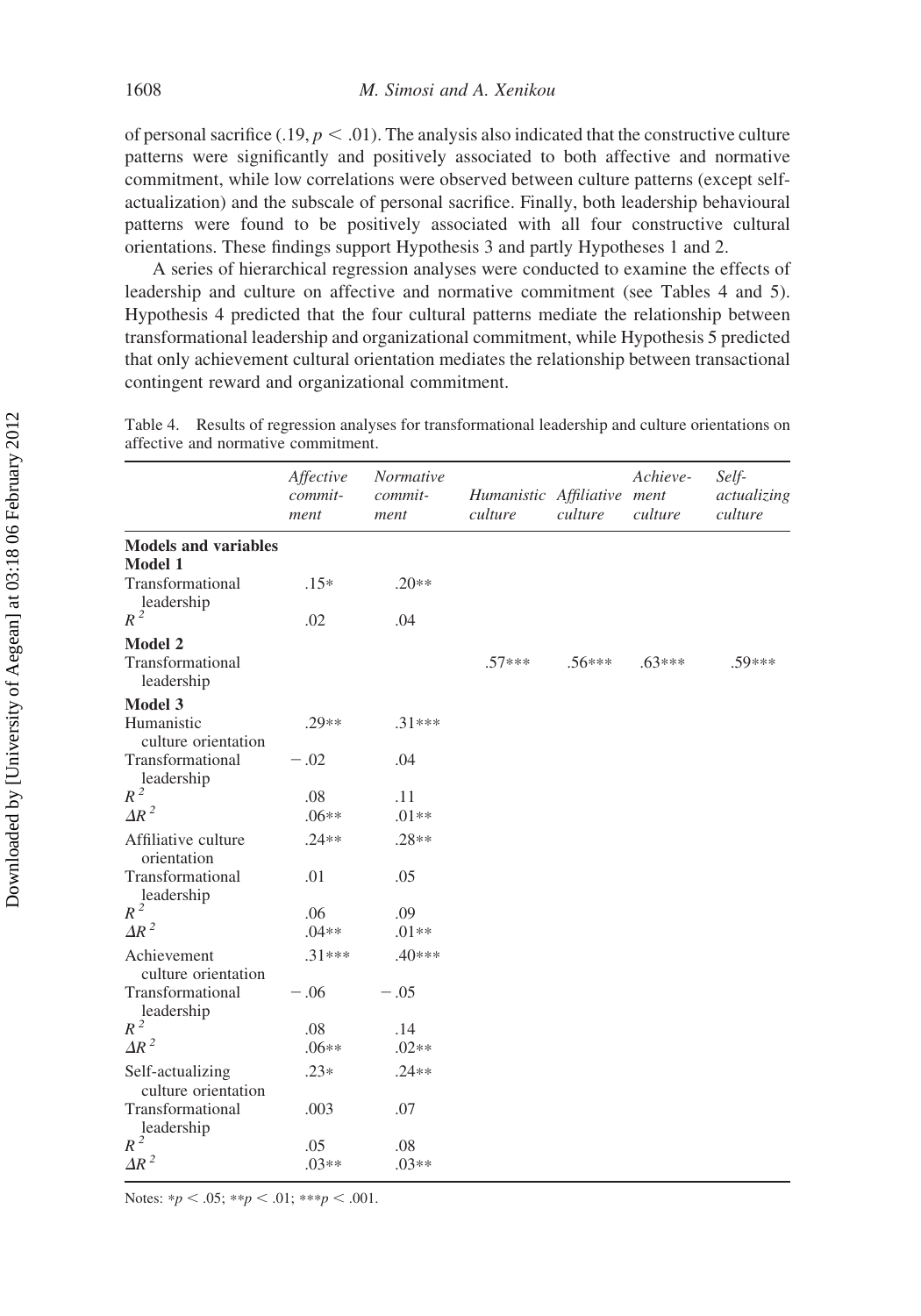$.52***$ Transactional Contingent Reward .51\*\*\* .55\*\*\* .52\*\*\* .52\*\*\* Results of regression analyses for transactional contingent reward and culture orientations on affective, continuance and normative commitment. Table 5. Results of regression analyses for transactional contingent reward and culture orientations on affective, continuance and normative commitment.  $.52***$ .55\*\*\*  $.51***$  $.19**$  $\frac{+}{-}$ Transactional Contingent Reward 25\*\*\*\* .25\*\* .25\*\* .25\*\*  $+$  $++$  $++$  $R^2$  ...  $R^2$  $\frac{1}{22}$  is ticket at  $\frac{25*}{22}$ . The Culture Orient ation . The state of  $\frac{25*}{22}$  . The state of  $\frac{25*}{22}$  . The state of  $\frac{25*}{22}$  is the  $\frac{25*}{22}$  .  $\frac{1}{1}$ . Transactional Continuous Reward Reward Continuous . The set of  $\frac{1}{1}$ .  $R^2$  .13 .13 .13  $\frac{1}{2}$  .17  $\frac{1}{2}$  .17  $\frac{1}{2}$  .11  $\frac{1}{2}$  .11  $\frac{1}{2}$  .11  $\frac{1}{2}$  .11  $\frac{1}{2}$  .11 International Contingent Reward .15 .22\*\* .22\*\* .16  $R^2$  .06 .06 .04 .14 Achievement Culture Orientation .23\*\* .26\*\* .26\*\* Transactional Contingent Reward .13 .13 .14 .16\*  $R^2$  .09 .09  $.30***$ <br> $.14$  $.17**$ <br> $.22**$  $03**$  $26**$  $16*$ <br> $14 *$ <br> $2* *$ <br> $2* *$ <br> $19*$ <br> $13*$  $AR^2$  .02\*\*  $AR^2$  .05\*\* .02\*\*  $\Delta R^2$  .03\*\* .03\*\*  $^+$ Transactional Contingent Reward .16\* ... 22\*\*  $AR^2$  .02\* .04\*\* Self-actualizing Culture Orientation .17\* .15  $R^2$  .11  $.25***$  $\frac{13}{10}$  $.25**$ <br>  $.11$ <br>  $.15***$ <br>  $.05**$  $.03**$  $23**$  $\stackrel{*}{\cong} \stackrel{\sim}{\cong} 9$  $17*$  $rac{6}{10}$   $\frac{8}{10}$   $\frac{3}{10}$ Self-actualizing Culture Orientation Human is tic Culture Orient ation Transactional Contingent Reward  $R^2$ Transactional Contingent Reward Transactional Contingent Reward Transactional Contingent Reward Achievement Culture Orientation Transactional Contingent Reward  $R^2$ Transactional Contingent Reward Affiliative Culture Orientation Model 3 Table 5. Model 2 Model 1  $\frac{d}{dR}$ <sup>2</sup>  $\mathbf{A}^2$  $\overline{4}R^2$  $\frac{1}{4}R^2$  $R^2$  $R^2$  $R^2$ 

Notes: \* $p < .05$ ; \*\* $p < .01$ ; \*\* \* $p < .001$ .  $Notes: *p < .05; **p < .01; **p < .011$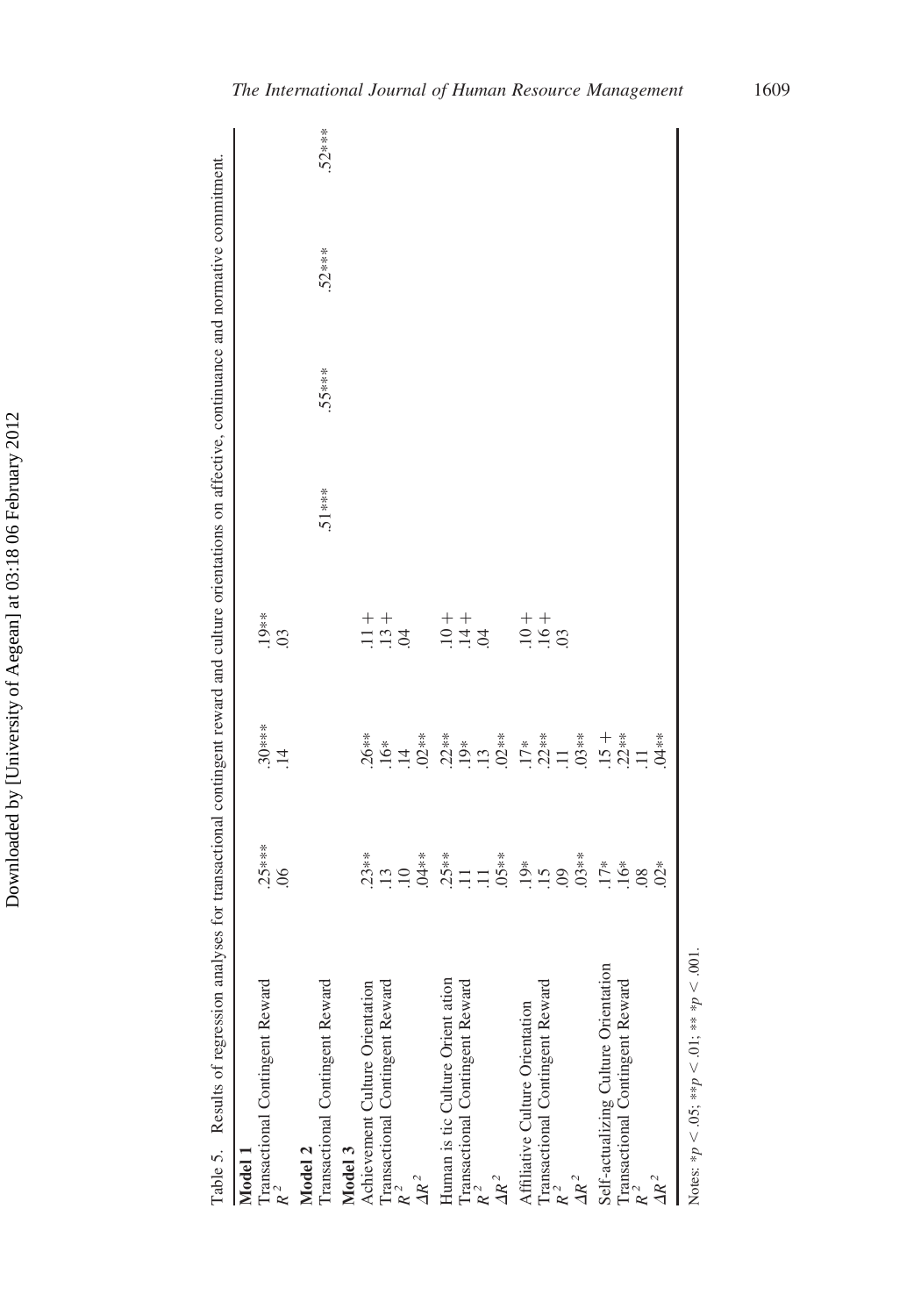According to Baron and Kenny (1986), analysis of mediation requires three conditions to be met. The first condition needs to illustrate that the independent variable influences the dependent variable. The second condition requires that the independent variable influences the mediator, while the third condition necessitates that the mediator (cultural patterns) influences the dependent variable (commitment components), while the independent variable (leadership behaviour) is controlled.

The analysis indicated that the first condition for mediation was met (Model 1 in Tables 4 and 5); having regressed each commitment component on transformational (Table 4) and transactional (Table 5) leadership, it was found that both transformational leadership and transactional contingent reward positively and significantly accounted for variation in the two commitment components (i.e., affective and normative commitment); the analyses indicated that the size of contingent reward contribution is higher for both commitment components as compared with that of transformational leadership. In regard to continuance commitment, only contingent reward was statistically significant in contributing to personal sacrifices part of the continuance commitment. Overall, the results suggested a moderate relationship between leadership behaviour and affective and normative commitment.

Hierarchical regression analysis also indicated that the second condition for mediation (i.e., the independent variable influences the mediator) was fulfilled (Model 2 in Tables 4 and 5). Transformational leadership significantly contributed to each of the four culture orientations (Model 2 in Table 4). While transactional contingent reward was found to significantly contribute to Achievement cultural orientation, the analysis also indicated that contingent reward had an equally significant contribution to Humanistic, Affiliative and Self-actualizing orientations, a finding which was not anticipated (Model 2 in Table 5). As expected, the results suggested the existence of a strong positive relationship between leadership behaviour and constructive cultural patterns. It is also noteworthy that each leadership style contribution to each of the four constructive cultural orientations is of similar size.

Finally, the third condition for mediation assessed whether cultural patterns mediate the relationship between leadership behaviour and organizational commitment. To this end, each of the cultural patterns were added as a predictor to the regression of leadership behaviour on organizational commitment. In general, the third condition for mediation was fulfilled (Model 3 in Tables 4 and 5). As Table 4 shows, the significant relationship between transformational leadership and both affective and normative commitment became nonsignificant when each of the four constructive culture orientations were included as mediators in the hierarchical regression model, finding which indicates the fact that each constructive orientation fully mediates the transformational leadership – affective/ normative commitment relationship. The change in variance explained  $(\Delta R^2)$  when cultural orientations were entered in the hierarchical regression analysis, after transformational leadership in predicting organizational commitment ranged from .06 to .03 ( $p < .01$ ) (for affective commitment) and .03 to .01 ( $p < .01$ ) (for normative commitment).

With regard to the effect of contingent reward on organizational commitment (Model 3 in Table 5), the analysis indicated that, after controlling for Achievement orientation, the direct relationship between transactional contingent reward and affective commitment was no longer significant which suggests the existence of full mediation. In the case of normative commitment, the analysis illustrated that Achievement orientation only partially mediated the relationship between contingent reward and normative commitment; the significant relationship between contingent reward and normative commitment was reliably reduced when controlling for Achievement orientation ( $\beta = .30$ ,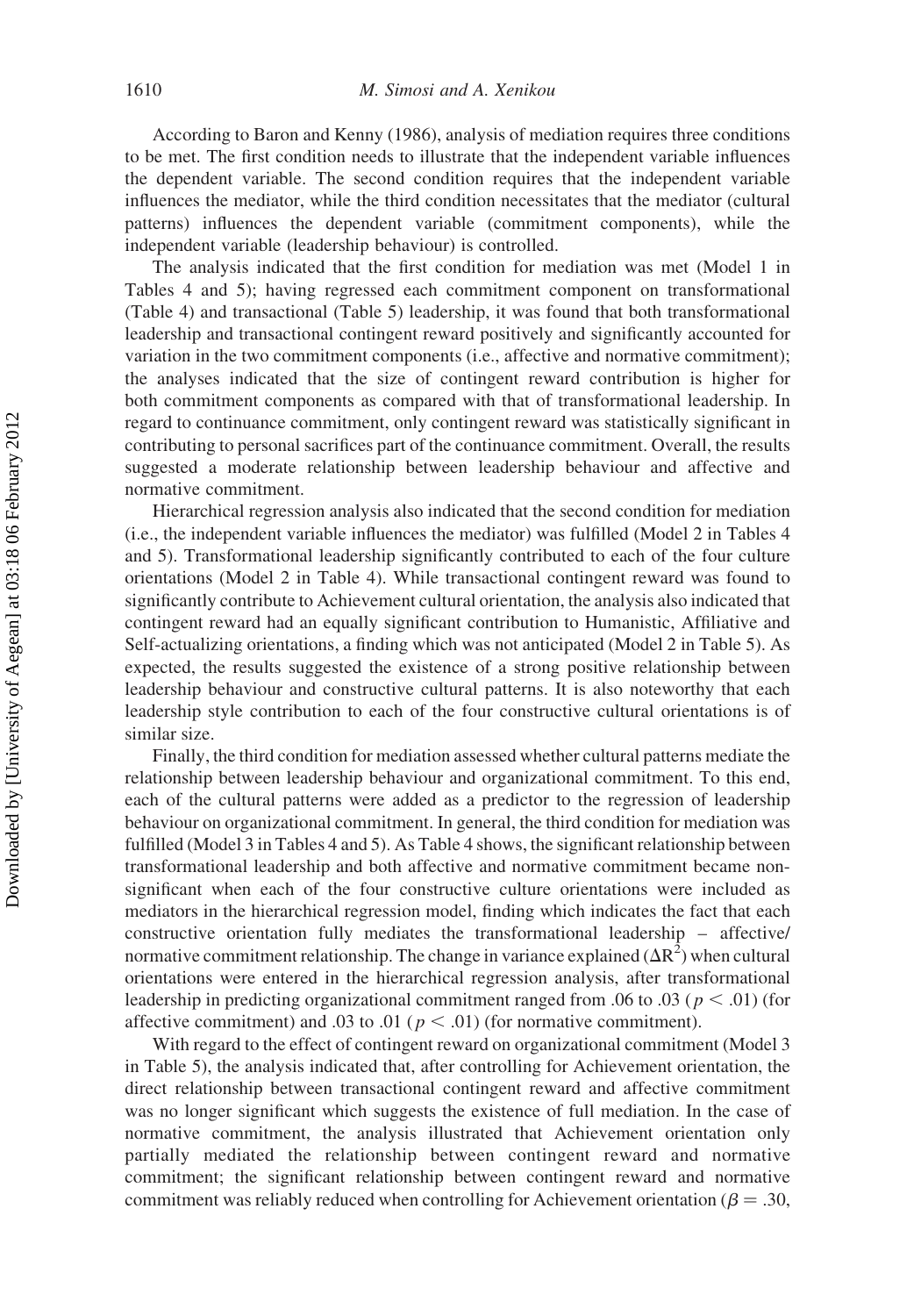$p < .001$  being reduced to  $\beta = .26$ ,  $p < .01$  (Sobel test: *z*-value = 4.57, p < .001), while the change in the multiple squared correlation coefficient remained significant at  $p < .01$ . Finally, no mediation effect of culture content was found to characterize the relationship between leadership and continuance commitment (personal sacrifices subscale). The change in variance explained  $(\Delta R^2)$  when Achievement orientation was entered in the hierarchical regression analysis, after transactional contingent reward in predicting organizational commitment ranged from .04 ( $p < .01$ ) (for affective commitment) to .02  $(p < .01)$  (for normative commitment). Overall, the analyses provided partial support to Hypotheses 4 and 5.

The analysis also revealed the existence of the following mediation effects, which were not anticipated according to our hypotheses. First, Humanistic and Affiliative orientations were found to fully mediate the relationship between transactional contingent reward and affective commitment, while Self-actualizing orientation was found to partially mediate this relationship (Sobel test:  $z = 3.57$ ,  $p < .001$ ) (see Table 5). Finally, Affiliative orientation was found to partially mediate the relationship between transactional contingent reward and *normative* commitment (Sobel test:  $z = 4.04$ ,  $p < .001$ ).<sup>3</sup>

#### **Discussion**

Overall, the findings of the present study were consistent with the exchange framework: both social and economic exchanges provided by organizational leaders have an effect on employees' emotional attachment as well as their feeling of obligation to remain in the organization. As hypothesized, both transformational leadership and contingent reward were found to be significantly and positively related to affective and normative commitment. This finding appears to be at odds with extant studies which have found that transformational leadership is most strongly associated with commitment (e.g., Bycio et al. 1995; Lowe, Kroeck and Sivasubramaniam 1996), as well as with Bass' (1985) 'augmentation hypothesis' according to which transformational leadership goes beyond inducement exchanges for desired performance and thus results in followers' higher levels of effort. A possible interpretation of our finding could be that, in more recent years, the economic exchange framework, as well as the importance of transactional contracts originated by it, have become more salient due to the existence of less stable employability patterns. It could also be the case that clarifications of employees' responsibilities, performance criteria and expectations of transactional leaders create a climate of fairness which promotes affective and normative commitment; role and goal clarity have already been found to be associated with employees' commitment (e.g., Meyer and Allen 1997; Swailes 2002). In general, the findings revealed the importance of transactional contracts (as exemplified by transactional leaders), which are based on principles of economic exchange, not only for the development of continuance commitment as advocated so far (e.g., Rousseau and Wade-Benzoni 1995), but also for the initiation of affective and normative commitment.

In the meantime, the present study has demonstrated smaller correlations between transformational leadership and employees' commitment, as compared to previous studies (e.g. Bycio et al. 1995). Due to the scarcity of relevant research, this empirical question needs to be further investigated. However, this finding may be related to the fact that transformational leadership may be perceived differently – and less favourably – by different employees. For instance, it has been found that individual consideration may be viewed as a sign of favouritism toward certain employees (Bass and Steidlmeier 1999). Similarly, the transformational leader can sometimes be seen as manipulating employees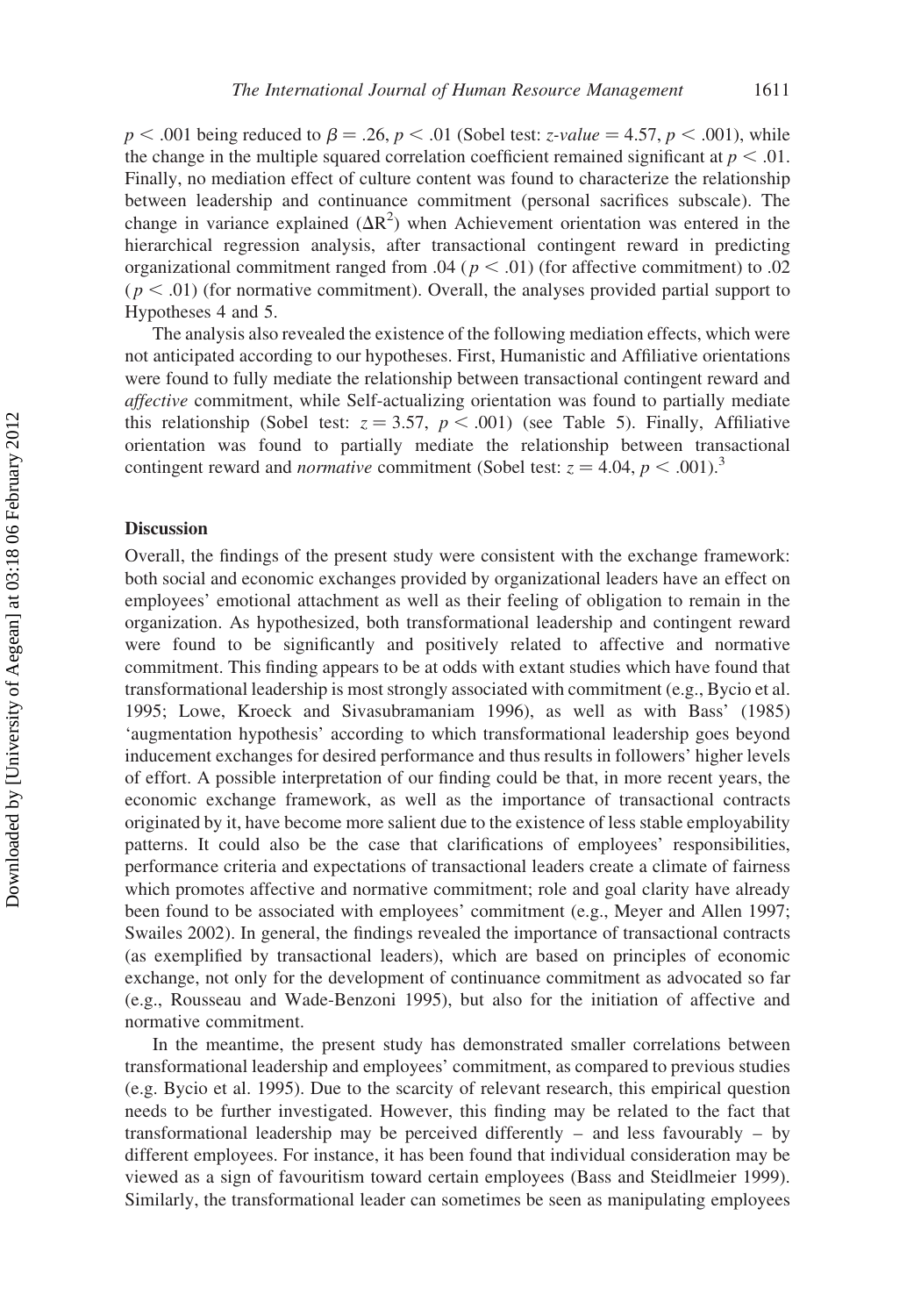to exert extra effort in order to pursue the leader's personal interests (House and Howell 1992). On the other hand, leaders demonstrating contingent reward behaviour are likely to inspire feelings of honesty, faith and trust to their followers which is manifested in all aspects of their relationship with each other (Aronson 2001). Since, to our knowledge, no other study has investigated employees' perceptions of transformational and transactional leaders in Greek organizations, it would be worth examining in a future study whether this finding is related to the national (Greek) cultural context.

In addition, the analysis indicated that transformational leadership and contingent reward were strongly related (.84,  $p < .001$ ). This finding is consistent with extant empirical research which has consistently found high intercorrelations (i.e., exceeding .7) between transformational and transactional leadership (e.g. Avolio et al. 1999; Yammarino and Dubinsky 1994; Pillai, Schriesheim and Williams 1999). This finding is consistent with Bass and Avolio's (1993) theorizing that best leaders are both transactional and transformational and supports the standpoint that the transformational– transactional leadership paradigm is comprised of complementary rather than polar constructs. The extent to which transformational and transactional leadership are correlated are of theoretical interest, since Burns (1978) originally viewed them as representing opposite ends of the same continuum.

Contrary to our hypotheses as well as previous empirical research (e.g., Bycio et al. 1995; Meyer et al. 2002), transformational leadership did not explain how continuance commitment develops. Only the subscale of personal sacrifices was linked to transactional contingent reward which may suggest that just 'economic exchanges' are appreciated by followers and result in the enhancement of a calculative form of commitment. Significant, even though small, associations were also found between the subscale of personal sacrifices on the one hand and humanistic, affiliative and achievement cultural patterns on the other hand, a finding which may be indicative of the fact that employees perceive that the 'costs' of leaving such an organization are high in organizations demonstrating such cultural patterns. Moreover, the latter finding suggests that the concept of personal sacrifices and perceived costs of leaving, as operationalized in the case of continuance commitment, should not be confined to the calculation of 'economic' costs and benefits; rather, it should include 'affective' costs as well (e.g., losing a work environment which entails good interpersonal relationships). Given that the present study is one of the few in the field which advocates the existence of two dimensions of continuance commitment (e.g., Ko, Price and Mueller 1997; Carson and Carson 2002), the concept of continuance commitment needs to be further researched, in order to understand how and why continuance commitment develops.

The results of our analyses also indicated the existence of a moderate but significant association between the content of organizational culture and employees' commitment. This finding suggests that the more employees perceive their work organization as espousing group norms that promote social support and constructive interpersonal relations, goal achievement and self-actualization, the more they are likely to remain in the organization and feel a moral reciprocation towards it; these values have been theorized to match the pan-cultural values of benevolence universalism and self-direction which meet fundamental human needs (Schwartz and Bardi 2001; Abbott et al. 2005).

Moreover, the findings suggested that the variables examined in this study were associated – almost invariably – with both affective and normative commitment. The importance of this finding is two-fold. First, it further substantiates the argument that feelings of obligation to remain with an organization develop not only from familial and societal norms (prior to organizational entry) or at the early stages of organizational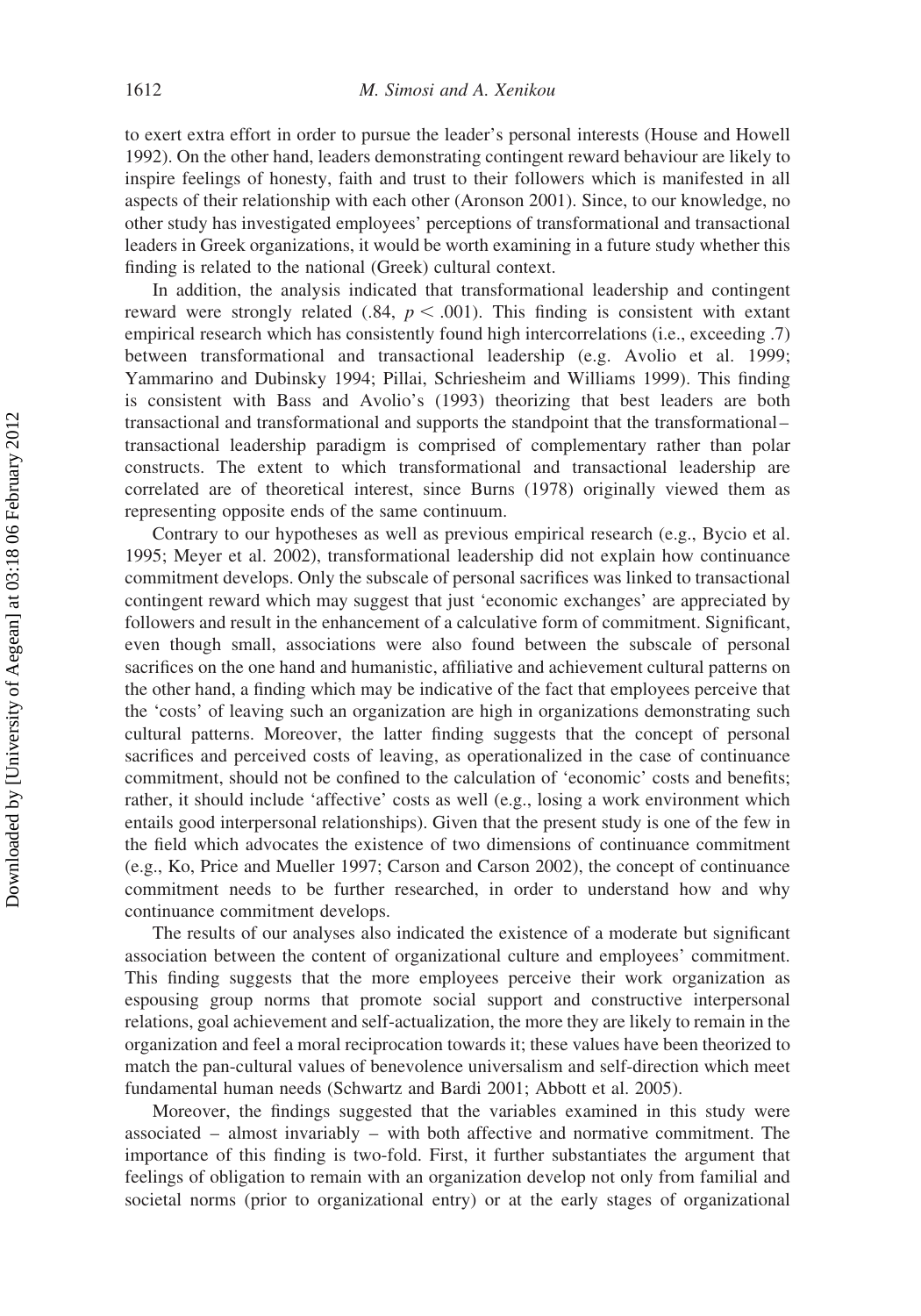socialization (see Meyer and Allen 1997); such feelings can also be enhanced by positive work experiences which are accumulated throughout an employee's tenure to the particular organization. Secondly, the similarity of the findings of the present study for affective and normative commitment is consistent with the results of previous empirical research (e.g., Meyer et al. 1993; Finegan 2000) which has advocated that the same work experiences which contribute to strong affective commitment may also induce a sense of obligation to reciprocate toward their work organization. The significant relationship between affective and normative commitment (.49,  $p < .001$ ) implies that the experience of desire to remain in a particular work organization is meaningfully linked to feelings of obligation to do so. A possible interpretation of this finding may be that the internalization of moral obligations affect the formation of employees' desire to maintain membership in the organization or that, such moral obligation is developed as a consequence of employee's attempt to justify his/her preference to remain in the organization. In any case, it becomes apparent that more attention needs to be paid to the investigation of the processes underlying the development and maintenance of employees' affective and normative commitment.

Finally, the present study hypothesized that the content of the culture of the organization mediates the link between leadership behaviour and followers' affective and normative commitment to the particular organization. The empirical evidence of the study generally supported this claim. Each of the four constructive culture orientations were found to fully mediate the relationship between transformational leadership and both affective and normative commitment. What our findings suggest is that leaders who inspire in their followers creativity, initiative and alignment of personal principles with those of the organization, promote organizational contexts which espouse 'positive' work values, and, as a consequence, have employees who are emotionally attached to their organization and experience a moral obligation to reciprocate to it.

Last, but not least, the findings also revealed the importance of transactional leadership, as the implementation of fair economic exchanges do not only promulgate an achievement culture, but also affiliative and humanistic cultural patterns. Even though more research needs to be conducted to elicit this link, a possible interpretation of the findings could be as follows. In the case of transactional leadership, the simple 'consent on ends' (i.e., agreement on rights and responsibilities) which serves the interests of all parties concerned (Kanungo 2001), as well as the positive reinforcing interaction between employees and their (transactional) leaders engenders to followers a feeling of working in a humanistic and affiliative environment; this feeling may motivate them to be committed to the organization.

#### Limitations and implications of the present study

Certain methodological limitations of the study should be noted. First, since this is a crosssectional study, no causality can be drawn. The use of a longitudinal design would allow for the investigation of the direction of the association of the concepts examined. Moreover, as data on both predictor and criterion variables were gathered from the same respondents at the same time and using the same collection method, common method variance could be a problem; the use of multiple measures for the variables could alleviate some of these concerns. Finally, the data were gathered from a single organization (even though from various branches of the particular organization), and thus, the conclusions of the study are, to a great extent, bounded to the particular organization which constituted the context of this research. Further research is needed in order to examine whether these results will generalize across organizations and participant populations. For instance, it would be meaningful a replication of the study to be performed in different contexts, such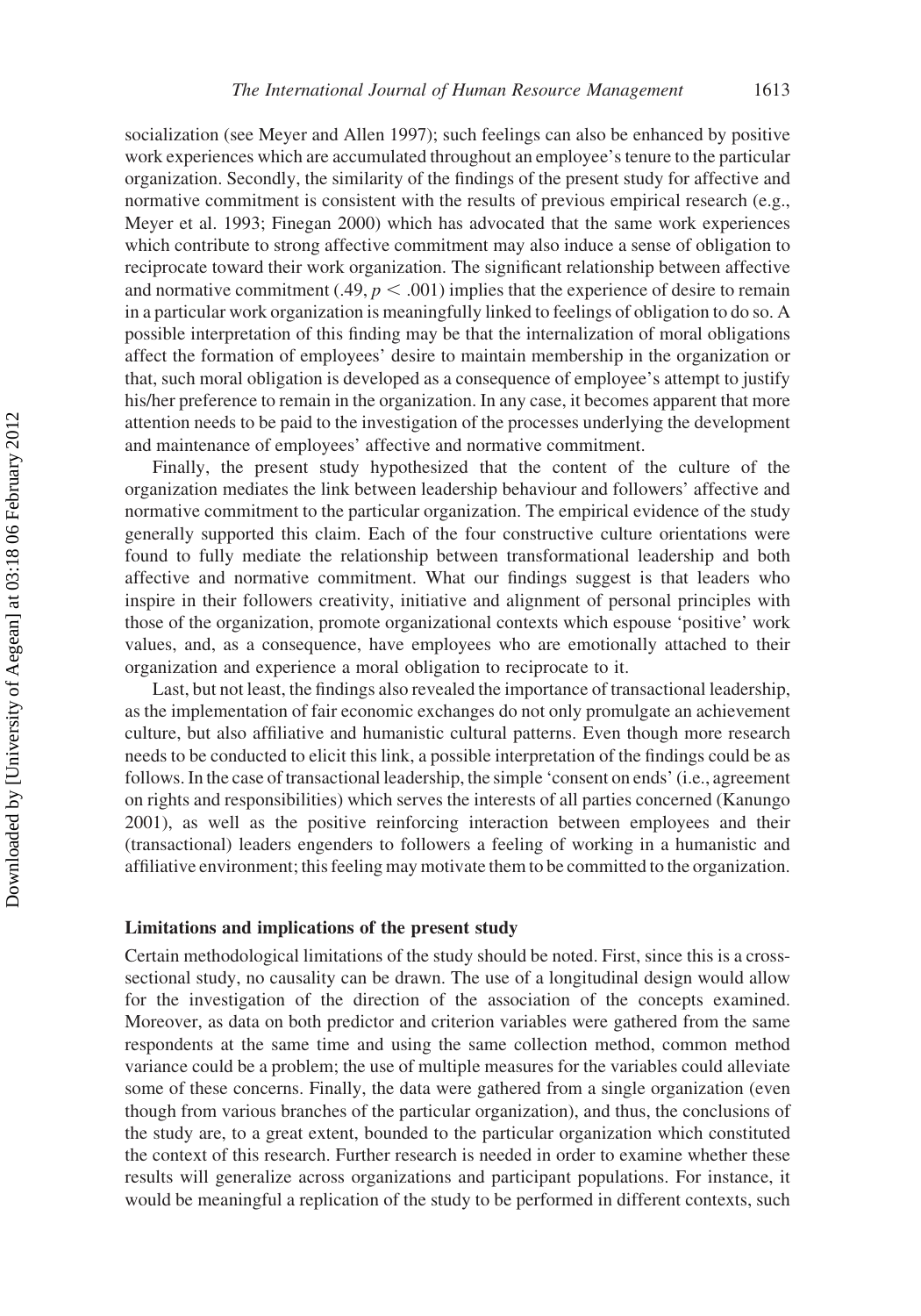as different business sectors and/ or different countries. In this sense, the limitations of the study need to be seen as alternative avenues for future research.

To the extent that organizational commitment (and especially affective and normative commitment) have an impact on a series of in-role as well as organizational citizenship behaviours which are of importance to organizations, the present study suggests that HRM should benefit from noting the links between the way in which employees view organizational norms, perceive their leader's behaviour and feel committed to the organization. The findings of the present study are also of great importance from an organizational development perspective, since they suggest that the actual content of organizational culture is vital for the development of emotional and normative ties, while the findings are also essential to the development of leadership training programs from human resources professionals. In addition, the results suggest that leaders need to reflect on the mechanisms through which their behaviour foster employees' commitment and, as a consequence, channel their influence to the development and maintenance of organizational values which parallel those of employees' self-worth and meet the latter's higher-order needs.

#### Notes

- 1. The primary factors of the Bass and Avolio's (1993) transactional model are: contingent reward, management-by-exception (leader's intervention only when things are done) and laissez-faire (absence of leadership).
- 2. The Organizational Culture Inventory is copyrighted 1989 by Human Synergistics International of Plymouth, Michigan, USA and used by permission.
- 3. The Sobel test conducted for the partial mediation of helpful orientation in the relationship between transactional contingent reward and normative commitment indicated a non-significant z-value ( $z = 5.13$   $p > .05$ ).

#### References

- Abbott, F., White, F., and Charles, M. (2005), 'Linking Values and Organizational Commitment: A Correlational and Experimental Investigation in Two Organizations,' Journal of Occupational and Organizational Psychology, 78, 531–551.
- Aiken, L., and West, S. (1991), Multiple Regression: Testing and Interpreting Interactions, Newbury Park, CA: Sage.
- Allen, N., and Meyer, J. (1990), 'The Measurement and Antecedents of Affective, Continuance and Normative Commitment to the Organization,' Journal of Occupational Psychology, 63, 1–18.
- Aronson, E. (2001), 'Integrating Leadership Styles and Ethical Perspectives,' Canadian Journal of Administrative Sciences, 18, 4, 244–256.
- Avolio, B., Bass, B., and Jung, D. (1999), 'Re-examining the Components of Transformational and Transactional Leadership Using the Multifactor Leadership Questionnaire,' Journal of Occupational and Organizational Psychology, 72, 4, 441–462.
- Baron, R., and Kenny, D. (1986), 'The Moderator-mediator Variable Distinction in Social Psychological Research: Conceptual, Strategic and Statistical Considerations,' Journal of Personality and Social Psychology, 51, 1173–1182.
- Bass, B. (1985), Leadership and Performance beyond Expectation, New York: Free Press.
- Bass, B., and Avolio, B. (1993), 'Tranformational Leadership and the Organizational Culture,' Public Administration Quarterly, 17, 112–122.
- Bass, B., and Avolio, B. (1990), 'The Implications of Transactional and Transformational Leadership for Individual, Team and Organizational Development,' in Research in Organizational Change and Development (Vol. 4), eds. W. Pasmore and R. Woodman, Greenwich, CT: JAI Press, pp. 231–272.
- Bass, B., and Steidlmeier, P. (1999), 'Ethics, Character and Authentic Transformational Leadership Behaviour,' Leadership Quarterly, 10, 2, 181-218.
- Bono, J., and Judge, T. (2003), 'Self-concordance at Work: Toward Understanding the Motivational Effects of Transformational Leaders,' Academy of Management Journal, 46, 5, 554–571.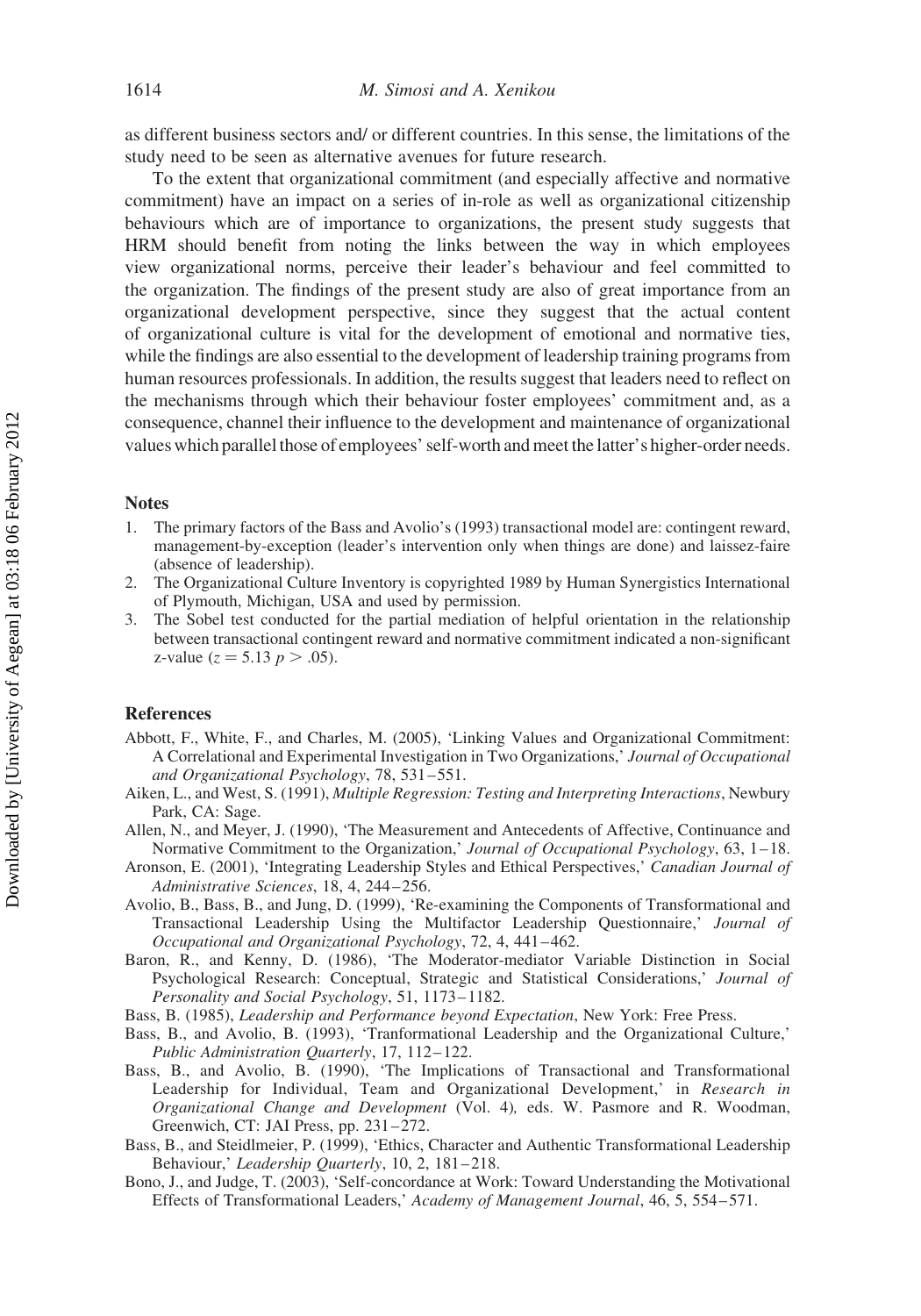Burns, J. (1978), Leadership, New York: Harper and Row.

- Bycio, P., Hackett, R., and Allen, J. (1995), 'Further Assessments of Bass's (1985) Conceptualization of Transactional and Ttransformational Leadership,' Journal of Applied Psychology, 80, 4, 468–478.
- Carson, K., and Carson, P. (2002), 'Differential Relationships Associated with Two Distinct Dimensions of Continuance Commitment?' International Journal of Organization Theory and Behavior, 5, 3–4, 359–381.
- Clugston, M., Howell, J.P., and Dorfman, P.W. (2000), 'Does Cultural Socialization Predict Multiple Bases and Foci of Commitment?' Journal of Management, 26, 5–30.
- Cohen, A. (2007), 'An Examination of the Relationship Between Commitments and Culture Among Five Cultural Groups of Israeli Teachers,' Journal of Cross-cultural Psychology, 38, 1, 34–49.
- Cooke, R., and Lafferty, J. (1989), Organizational Culture Inventory, Plymouth, MI: Human Synergistics.
- Cooke, R., and Rousseau, D. (1988), 'Behavioral Norms and Expectations: A Quantitative Approach to the Assessment of Organizational Culture,' Group and Organization Studies, 13, 245–273.
- Cooke, R., and Szumal, J. (1993), 'Measuring Normative Bbeliefs and Shared Behavioral Expectations in Organizations: The Reliability and Validity of the Organizational Culture Inventory,' Psychological Reports, 72, 1299–1330.
- Finegan, J. (2000), 'The Impact of Person and Organizational Values on Organizational Commitment,' Journal of Occupational and Organizational Psychology, 70, 149–169.
- Ellemers, N., Kortekaas, P., and Ouwerkerk, J. (1999), 'Self-categorisation, Commitment to the Group and Group Self-esteem as Related but Distinct Aspects of Social Identity,' European Journal of Social Psychology, 29, 371–389.
- Garr, M. (1998), 'Organizational Culture as a Predictor of Organizational Commitment,' Dissertation Abstracts International, 58, 8-B, 4500.
- Harman, H. (1967), Modern Factor Analysis, Chicago, IL: University of Chicago Press.
- Hislop, D. (2002), 'Linking Human Resource Management and Knowledge Management via Commitment,' Employee Relations, 25, 2, 182–202.
- Hofstede, G. (1980), Culture's Consequences: International Differences in Work-related Values, Beverly Hills, CA: Sage.
- House, R., and Howell, J. (1992), 'Personality and Charismatic Leadership,' Leadership Quarterly, 3, 2, 81–108.
- Iverson, R., and Buttigieg, D. (1999), 'Affective, Normative and Continuance Commitment: Can the "Right Kind" of Commitment be Managed?' Journal of Management Studies, 36, 3, 307–333.
- Kanungo, L. (2001), 'Ethical Values of Transactional and Transformational Leadership,' Canadian Journal of Administrative Sciences, 18, 4, 257–265.
- Ko, J., Price, J., and Mueller, C. (1997), 'Assessment of Meyer and Allen's Three Component Model of Organizational Commitment in South Korea,' Journal of Applied Psychology, 62, 961–973.
- Konovsky, M., and Pugh, D. (1984), 'Citizenship Behaviour and Social Exchange,' Academy of Management Journal, 37, 656–669.
- Kuhnert, K., and Lewis, P. (1987), 'Transactional and Transformational Leadership: A Constructive/Developmental Analysis,' Academy of Management Review, 12, 4, 648–658.
- Lok, P., Westwood, R., and Crawford, J. (2005), 'Perceptions of Organizational Subculture and their Significance for Organizational Commitment,' Applied Psychology: An International Review, 54, 4, 490–514.
- Lowe, K., Kroeck, K., and Sivasubramaniam, N. (1996), 'Effectiveness Correlates of Transformational and Transactional Leadership: A Meta-analysis Review of the MLQ Literature,' Leadership Quarterly, 7, 385–425.
- Mathieu, J., and Zajac, D. (1990), 'A Review of Meta-analyses of the Antecedents, Correlates and Consequences of Organizational Commitment,' Psychological Bulletin, 108, 2, 171–194.
- McKinnon, J., Harrison, G., Chow, C., and Wu, A. (2003), 'Organizational Culture: Association with Commitment, Job Satisfaction, Propensity to Remain and Information Sharing in Taiwan,' International Journal of Business Studies, 11, 1, 25–44.
- Meyer, J., and Allen, N. (1991), 'A Three-component Conceptualization of Organizational Commitment,' Human Resources Management Review, 1, 61–89.
- Meyer, J., and Allen, N. (1997), Commitment in the Workplace: Theory, Research and Application, London: Sage.